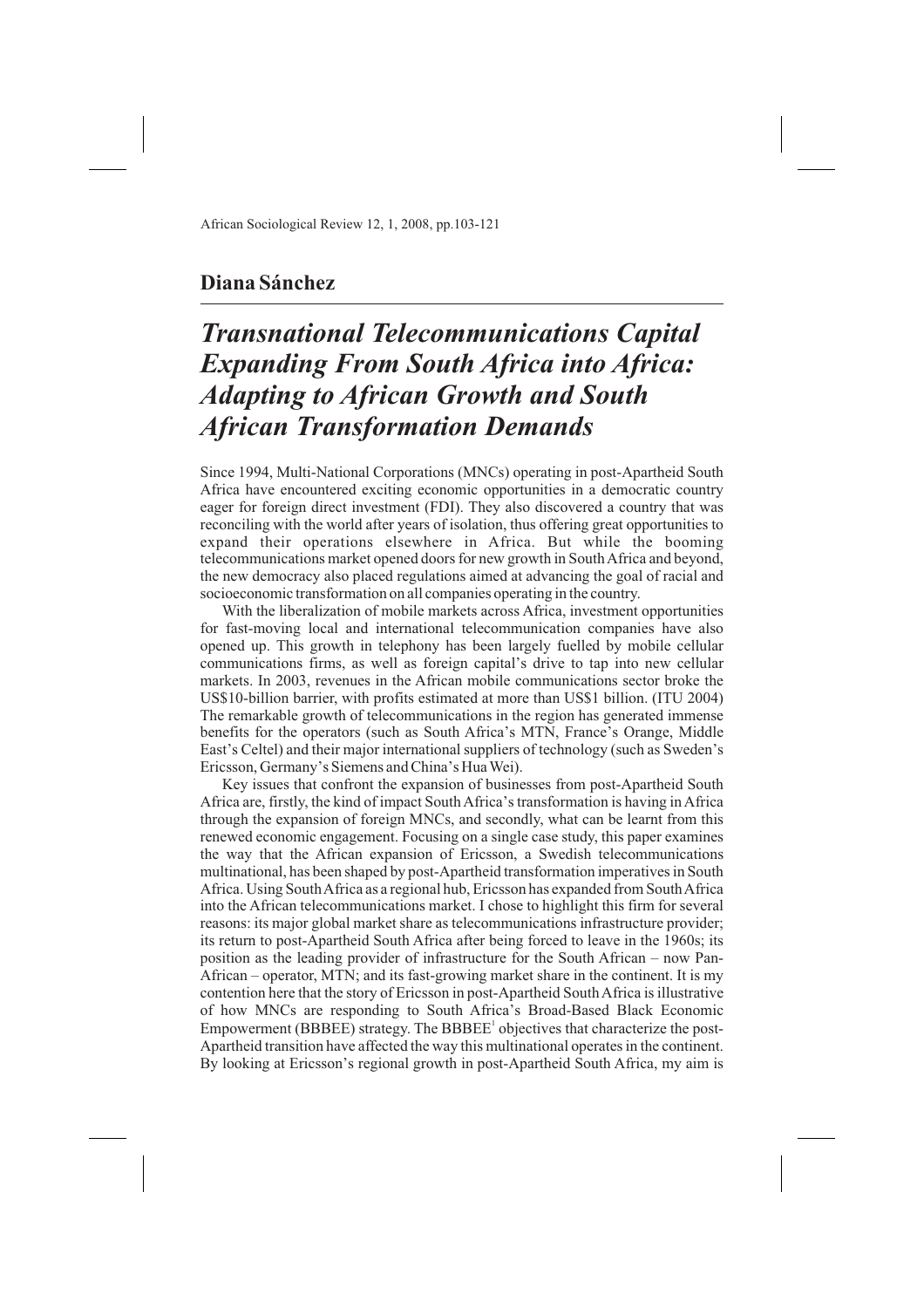twofold: to examine the dynamics of international telecommunications capital expanding inAfrica from SouthAfrica, and secondly, to understand how this company is responding to SouthAfrica's transformation demands.

In the first part of the paper, Ericsson's expansion is contextualized in terms of the burgeoning telephony industry in Africa. The second part shows how Ericsson's reentry into South Africa is part of the larger flows of FDI into SA in the 1990s. As a key element in South Africa's economic transformation, (BB)BEE is an important imperative placed on foreign MNCs by the SouthAfrican government, discussed in the third section. This part of the paper also makes the historical link with other attempts at black empowerment on the continent, particularly in Nigeria and Ghana. The fourth section reports on the case of Ericsson – its experiences and challenges encountered in this combination of localization and expansion.

I argue that, in terms of black empowerment, the company distinguishes between its SouthAfrican and its otherAfrican operations, and presents a different rationale for the way it operates in these divergent contexts. For most managers, SouthAfrica, given its history, needs racially-based transformation in ownership while other African countries do not. A different strategy is therefore required in these different contexts, with transformation being a priority in the South African context. This approach has organizational implications for the way the company expands, operates in SouthAfrica and is illustrative of the dynamics of international telecommunications capital in the region. The final section of the paper reflects on how regional dynamics are also influenced by the organizational strategies of foreign, not only South African, multinationals.

Drawing on secondary information on empowerment initiatives in Africa, this paper provides background information on the expansion of mobile telephony on the continent. Primary data were also collected from representatives of Ericsson, through semi-structured interviews with fifteen international managers or directors. Six were women, nine were men, ten were Europeans and five were Africans. I interviewed managers based at the Johannesburg head office, as well as those based at the regional hubs and country offices in Senegal, Kenya, Nigeria, Zambia, Botswana and Ghana. Managers based in SouthAfrica had a broad regional exposure as they spent at least 50 percent of their time constantly on the move managing their accounts and costumers around Sub-Saharan Africa. Only two of the interviewees manage only South African business. This information as well as the secondary data on Ericsson illustrates the company's regional expansion and its responses to the BBBEE strategy in South Africa. These interviews focus on the perceptions and experiences of managers and they illuminate the Ericsson story and its relevance to the pivotal role played by foreign multinationals operating out of SouthAfrica.

#### **FDI andTelecommunications in Post-Apartheid SouthAfrica**

According to the United Nations data, SouthAfrica is amongst the leading recipients of foreign direct investment (FDI) inAfrica. Notably, it is also one of the largest investors in many other sub-Saharan countries.<sup>2</sup> While post-Apartheid South Africa has followed a pattern of liberalization of its economy, government emphasis on FDI can be explained not only by the changing nature of the global economy, but also by the political economy of transition, since attracting capital from overseas has become an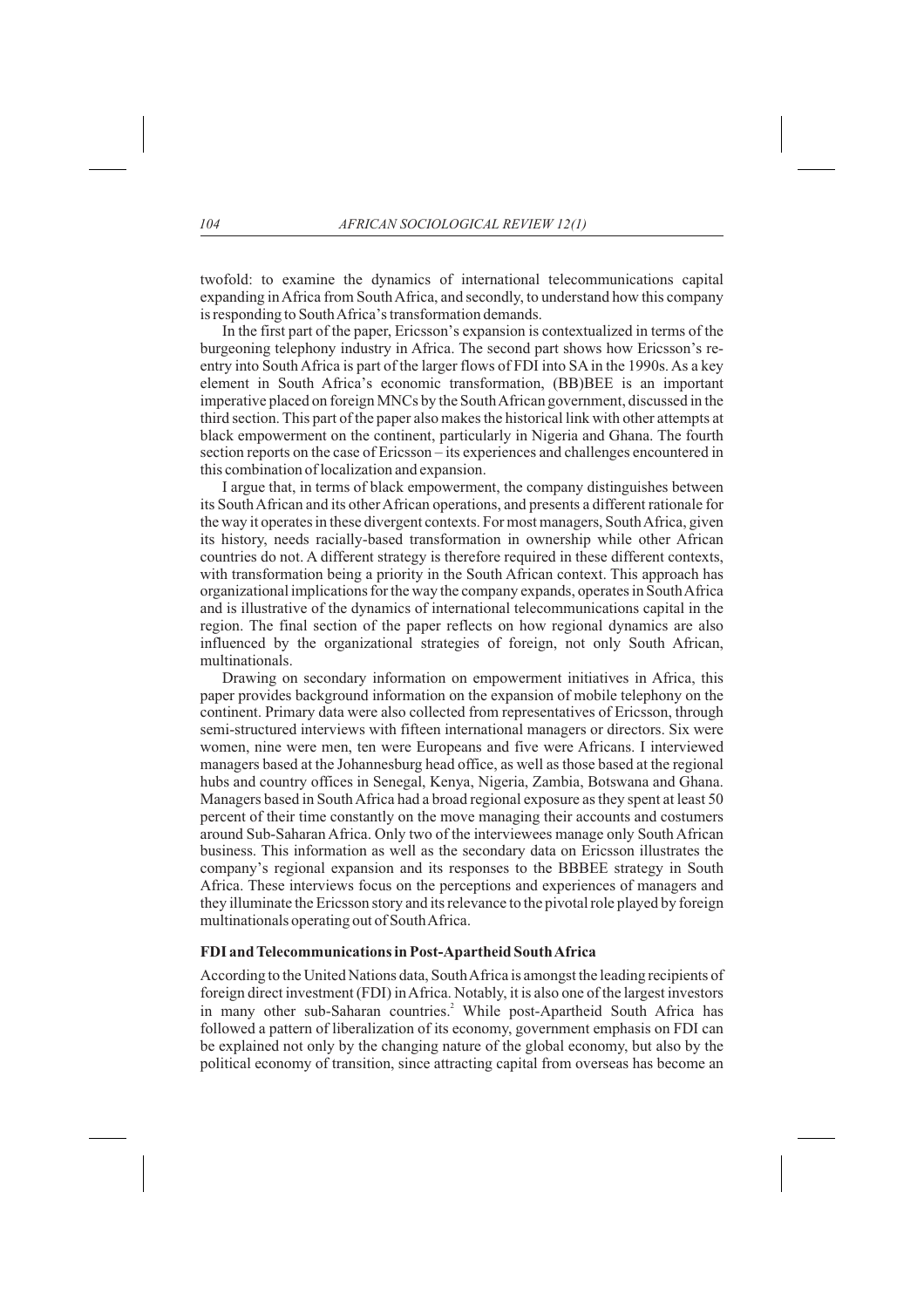attractive strategy for the state.<sup>3</sup> With this intersection of FDI and transformation within South Africa's post-1994 political economy, the role of MNCs in the country's development has become increasingly relevant.Although there is very little analysis of the role of FDI in the racial transformation of societies, the abundant literature looking at the links between FDI and development that includes socioeconomic improvements, provides a framework to examine the role of MNCs in South Africa's transformation.

According to the Organization for Economic Co-operation and Development, the flow of FDI to developing countries worldwide now overshadows official development assistance by a wide margin, highlighting the need to address the use of FDI as a tool for economic development.<sup>4</sup> Both the 2006 Economic Report on Africa by the United Nations Economic Commission for Africa and NEPAD (New Partnership for Africa's Development) advocate that FDI is a key to solving Africa's economic problems and a major stimulus for economic growth.<sup>5</sup> But investment flows to Africa have declined steadily. In the 1970s, Africa accounted for 25 percent of foreign direct investment to developing countries. In 1992 it only accounted for 5.2 percent whereas in 2000 it received 3.8 percent of the total FDI to the developing world. FDI triggers technology spillovers, assists human capital formation, contributes to international trade integration, helps create a more competitive business environment and enhances enterprise development, according to these agencies.<sup>7</sup> All of these factors are seen as contributing to economic growth and considered a potent tool for alleviating poverty in developing countries.<sup>8</sup>

However, whether and to what extent MNCs facilitate such positive spillovers varies according to the specific context and from sector to sector. According to Mwalima, in many situations MNC's activities reinforce dualistic economic structures and acerbate income inequalities as they tend to promote the interests of a small number of local factory managers and relatively well paid modern-sector workers against the interests of the rest of the population by widening wage differentials. Similarly, they tend to worsen the imbalance between rural and urban economic opportunities by locating primarily in urban export enclaves and contributing to the flow of rural urban migration.<sup>9</sup> As Klein, Aaron and Hadjimichael explain, even some expected benefits may prove elusive if, for example, the host economy, in its current state of economic development, is not able to take advantage of the technologies or know-how transferred through FDI.<sup>10</sup>

Acknowledging that MNCs could use their economic power to influence government policies in directions that usually do not favour development, Mwilima emphasises the responsibility of governments to set the appropriate conditions for FDI to contribute to development goals rather than just generating profits for the foreign investor (Mwilima).<sup>11</sup> Fundamentally, the magnitude of the benefits from FDI depends on the efforts of host countries to put in place appropriate frameworks, according to authors such as Klein, Aaron and Hadjimichael.<sup>12</sup>

A more recent and controversial debate within the literature is on the role of MNCs in alleviating poverty. For instance, C. K. Prahalad defends the idea that by designing and developing products and services specifically catered for the needs of the poor, and investing in poor countries, such companies contribute to poverty alleviation. Prahalad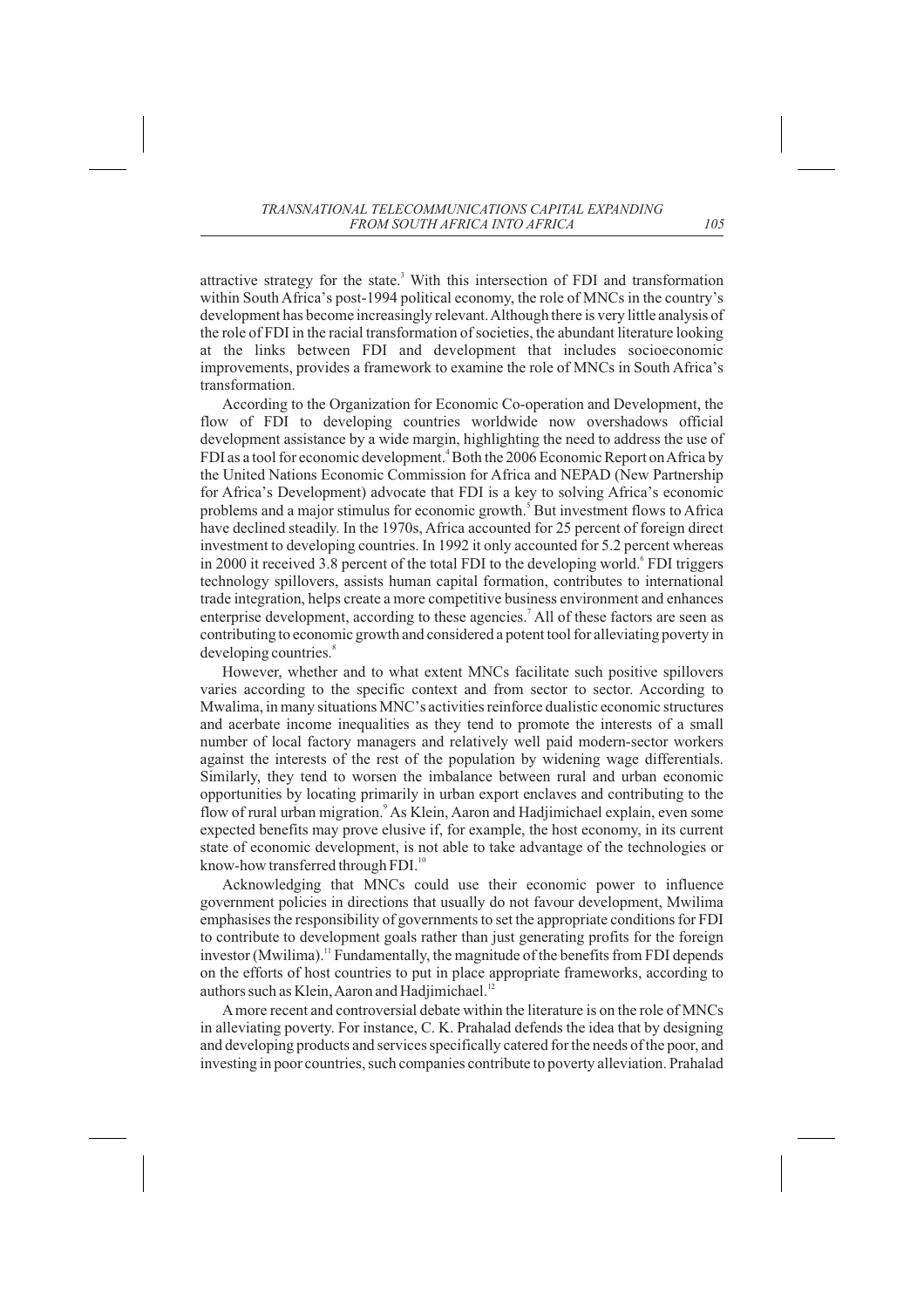argues that although the world's poor are low in income, they are high in number – and therefore represent a huge market opportunity for MNCs.<sup>13</sup>

The idea of promoting socioeconomic change by reaping profits from those at base of the economic pyramid may sit uncomfortably with more developmental social goals. However, the expansion of mobile telephony into ruralAfrica demonstrates that as the big telecommunication companies develop products and adapt services to cater for the needs of the poor – Africa's majority – they are providing a much needed service. Major operators attending the 2007 AfricaCom conference agreed that their growth potential in Africa lies in making mobile telephony more accessible and affordable for the huge untapped market of lower-income consumers, particularly those in rural areas. Safaricom's rapid expansion of mobile network coverage in rural Kenya since 2000 is a case in point. The private operator, driven by profits, is providing telephony to a broader section of the population.<sup>14</sup> As an IT research company explains, operators in developing markets have successfully developed strategies and business models enabling them to make healthy profits on low margin costumers.<sup>15</sup> Although theirs is clearly a profit-driven strategy to increase market share, MNCs simultaneously provide an important service to Africa's poor communities – through mobile communications, banking for the un-banked, and community phones. Although the provision of these services needs to be scrutinized and regulated by governments, they are certainly responding to a need amongstAfrican citizens. 16

MNCs are active in the most dynamic sectors of Africa's economy. They control significant employment, capital and technology which in turn gives them tremendous influence on development. Many MNCs are active in extractive industries, and therefore are often heavily scrutinized in Africa and elsewhere. However, the telecommunications sector is generally perceived as having a positive impact on the development of host economies. This perception places a telecommunications MNC such as Ericsson in a comfortable position within theAfrican FDI landscape.

According to Gray, it is not enough to look at the spread of mobile telephony to understand the impact that the mobile phone has made. Besides providing many rural areas with communications technology for the first time, the mobile phone has enabled some users to participate in the broader economy. In Uganda and Kenya, for example, farmers can now use their mobile phone to find out about the latest crop prices in related markets. Instant and direct access to market prices increases their revenues, provides them with valuable information to negotiate, and protects them from being cheated by middlemen. In Tanzania, two thirds of a survey sample said the use of mobile phones has meant a large saving in travel time and cost, and has helped small businesses operate more effectively. In South Africa, 62 percent of small businesses affirmed that they had increased their profits as a result of the mobile phone.<sup>17</sup>

Telecommunication MNCs will play a major role in Africa's connectivity, access and use of information and communications technologies (ICT) over the coming years. Although according to *The Economist*, Africa currently accounts for around only one percent of multinational companies' global sales – mostly from key markets like South Africa – the continent also represents the 'last frontier' for companies to achieve high growth and enjoy good return on investment.<sup>18</sup> Therefore, the continent's ICT development will depend greatly on the ways in which these resources are used and controlled by both private and public capital. The way in which major operators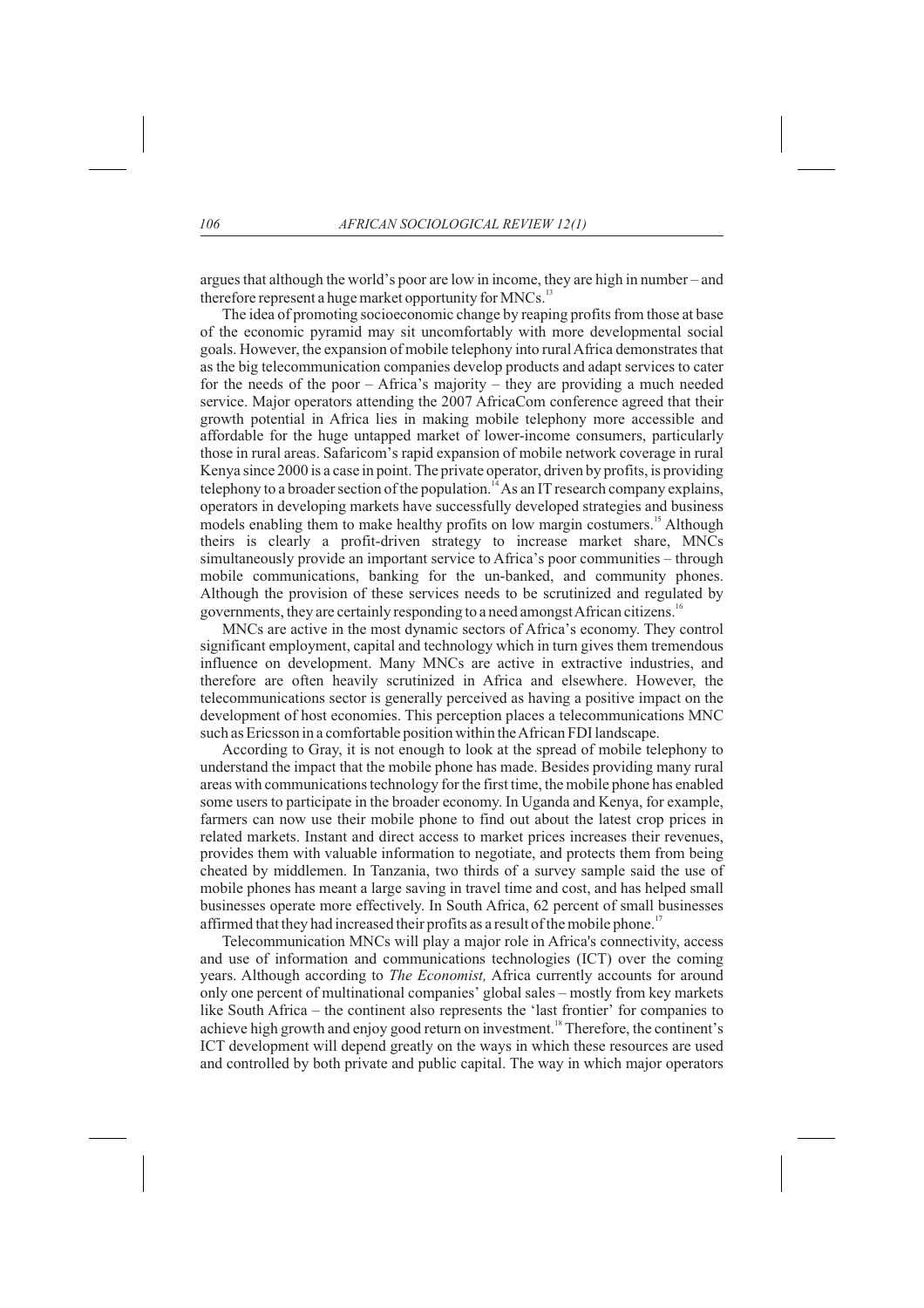implement business strategies, and African governments regulate both national and foreign telecommunications capital, will be particularly important.

Access to ICT has historically been very limited in Africa. By the beginning of 2001, the continent – home to around one in eight of the world's people – had just under one in 50 of the world's fixed line subscribers, one in 60 of the world's mobile cellular subscribers, one of 70 of the world's personal computers and only one in 80 of the world's Internet users.<sup>19</sup> However, the African telecommunications landscape has been rapidly changing over the last two decades, transformed by new investments in mobile telephony. While it took more than a hundred years to install 28 million fixed telephone lines inAfrica, this technology has since been overshadowed by the stunning growth of the mobile industry. The number of mobile phones on the continent overtook that of fixed lines in 2001 and now outnumbers fixed lines by nearly five to one, with 137.2 million mobile subscribers in 2005. In 2003, almost 70 percent of allAfrican telephone subscribers used mobiles. The ratio is even higher in Sub-Saharan Africa, where nine out of every ten subscribers with access to a phone use a mobile. This is the highest ratio of mobile to total telephone subscribers of any region in the world.<sup>20</sup> It is estimated that by the end of 2004, over 60 percent of the population inAfrica was within range of a mobile signal.<sup>21</sup> For many Africans today, mobile is the only form of telephone communications they know – and perhaps may ever know.

However, and notwithstanding the benefits of the mobile boom, the high amount of money that households put into mobile services remains problematic.According to the ITU research, persons in countries such as Namibia, Ethiopia, and Zambia spend more than 10 percent of their monthly household income on telephone services. Households in SouthAfrica and Tanzania spend 6.8 and 5.9 percent, respectively. This compares to an estimated three percent in most developed countries.<sup>22</sup>

South Africa boasts a number of attractions for foreign investors. According to Business Map Foundation data, the country has a long history of investments by foreign MNCs which are an important source of new capital flows in recent years. BusinessMap's findings show that the country compares reasonably well in institutional aspects of the investment climate. The factors 'scoring' the best in terms of positively affecting investment decisions were the quality of South Africa's infrastructure, the stability of the business environment, the economic policy framework, political stability and the rate of economic growth.<sup>23</sup> However, companies operating in South Africa also expressed concerns over the country's transformation process, specifically the strategy for Black Economic Empowerment (BEE).

#### **Transformation and BEE in SouthAfrica andAfrica**

The 1994 elections in South Africa marked the end of minority rule and the beginning of a new era of political, economic and social transformation. While political power shifted from white to black hands without any systemic collapse, the economy remained widely dominated by the white minority.<sup>24</sup> Racial socioeconomic transformation post-Apartheid has proven to be an enormous challenge, and has remained a major commitment for the ANC government. The Broad-Based Black Economic Empowerment (BBBEE) strategy is the cornerstone of this process, and it directly affects both national and international companies operating in South Africa. The central aim of this empowerment strategy is to overcome the racial and social

*107*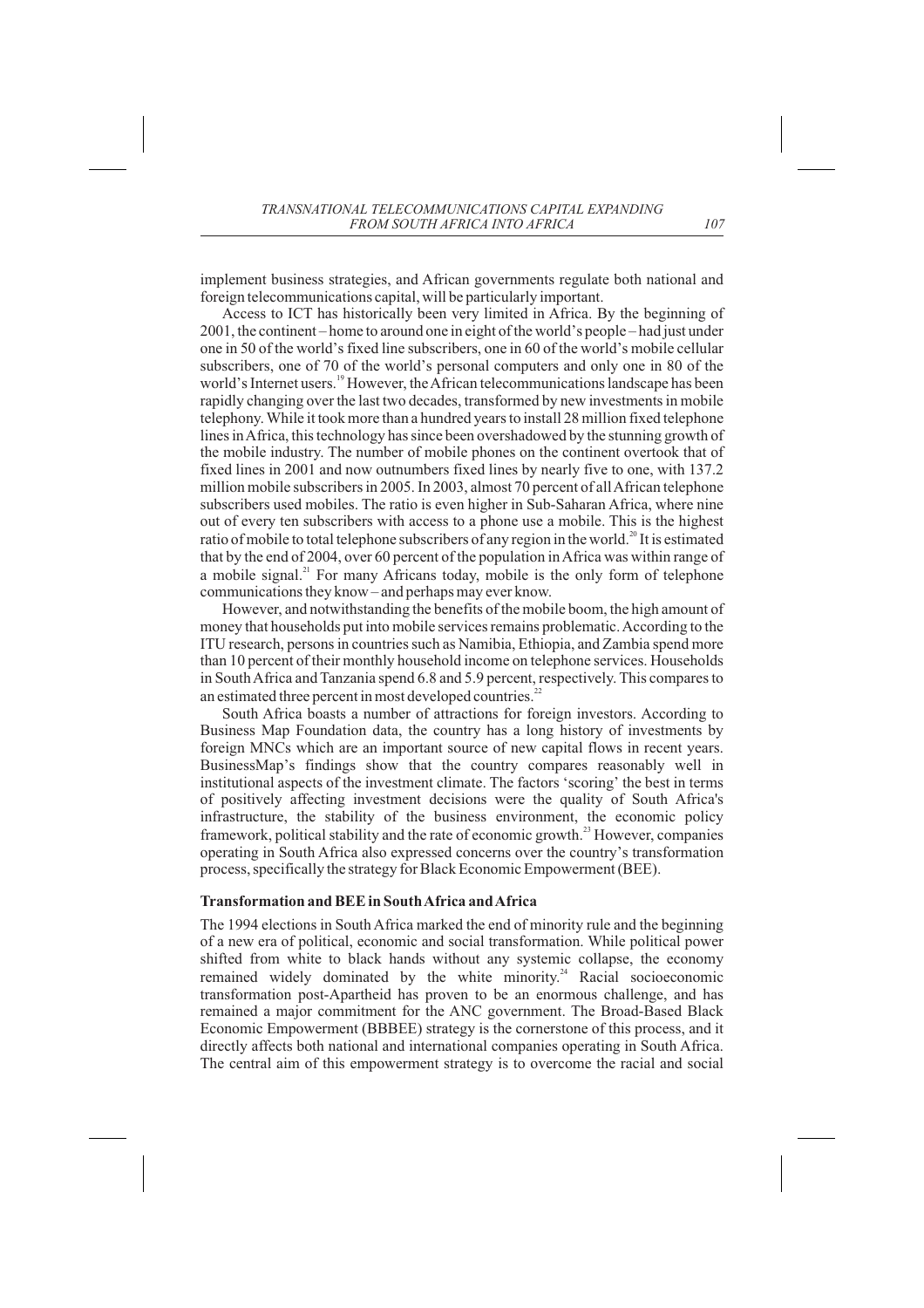divide left by Apartheid by promoting the advancement of blacks within the economy. Specific aims of the strategy include the development of a visible black middle class, the improvement of skills within the black population, and increasing black ownership and management of business and property.

Discussion about increased black participation in the mainstream South African economy surfaced in the mid-1970s. After the 1976 riots, 'black advancement' was formulated as a set of measures to be implemented by multinational corporations to improve the conditions of employment of their black employees through the so-called Sullivan Code. From 1990, the term 'affirmative action' was used to refer to strategies to restore 'historic imbalances' in the SouthAfrican economy, but it was soon replaced by the concept of 'empowerment'.<sup>25</sup> Since then, there have been a few such race-based empowerment initiatives. The initial emphasis (early 1990s) of black empowerment (then known as BEE) was overwhelmingly on equity transfer through governmentsanctioned BEE business transactions. However, these 'BEE deals' were criticized for benefiting only a handful of individuals. Growing criticism and dissatisfaction with BEE policies provoked a re-examination of the strategy and of the true meaning of Black Empowerment. 26

What emerged was the concept of BEE as a broader process of involving black people in the economy, rather than simply transferring assets. This approach is encapsulated in the government's current Broad Based Black Economic Empowerment Strategy (BBBEE). The revised strategy entails a scorecard system and returns 'empowerment' to its true meaning, namely to encompass: affirmative action (or 'employment equity'); skills development; training; encouragement of small black business through targeted procurement polices; and social investment.<sup>27</sup> The (BB)BEE Codes, first released in 2005, serve as guidelines for the implementation of the BBBEE Act (2003) and identify three kinds of components and beneficiaries. (See Table 1).

| Component                   | Beneficiary                                                                       |
|-----------------------------|-----------------------------------------------------------------------------------|
| Direct Empowerment          | Equity holders, executives and other owners and<br>managers of economic resources |
| Human Resource Development  | Employees and job seekers                                                         |
| <b>Indirect Empowerment</b> | Suppliers, communities and other relevant external<br>stakeholders                |

#### **Table 1: Components and Beneficiaries of BEE**

*Source: Department of Trade and Industry. The Codes of Good Practice on Broad-Based Black Economic Empowerment. 2004*

The measurement of empowerment across all sectors is guided by the so-called 'Generic Scorecard', which identifies seven elements of transformation. Each element is weighted and allows companies to score points by reaching certain targets. A company's score out of 100 determines their level of BEE contribution; so a 'Level One' company is one that meets 100 percent or more of the elements, while a 'Level Eight' company earns just over 30 percent of the total possible score, and is the lowest level before being considered non-compliant in BBBEE standards. However, because no institution has been yet recognized as an accreditation agency, a uniform and consistent scoring process makes verification of a company's status difficult.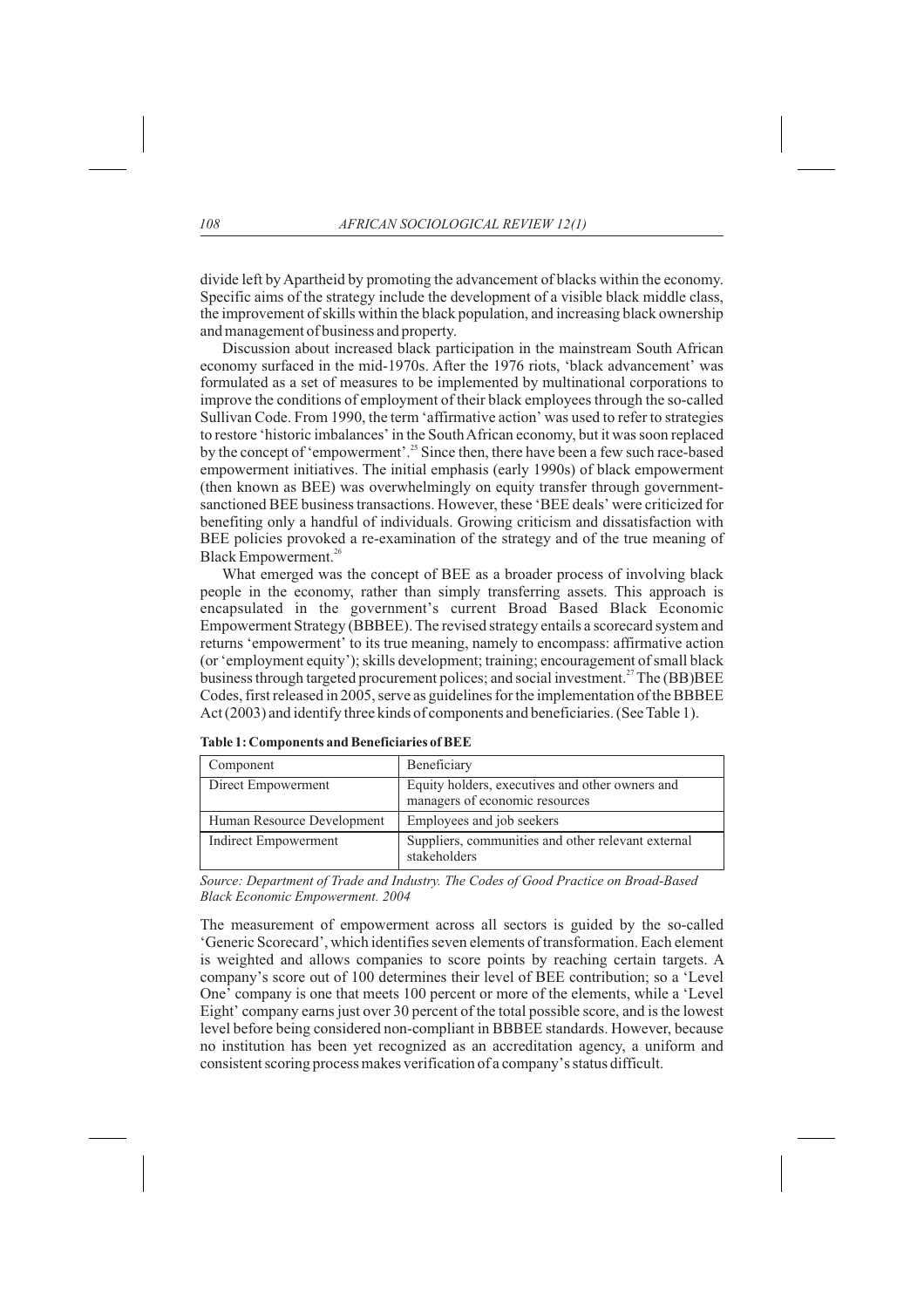| Element                    | Weighting  |
|----------------------------|------------|
| Ownership                  | 20 percent |
| Management and Control     | 10 percent |
| <b>Employment Equity</b>   | 15 percent |
| Skills Development         | 15 percent |
| Preferential Procurement   | 20 percent |
| Enterprise development     | 15 percent |
| Residual (Social Economic) | 5 percent  |

*Source: DTI Codes of Good Practice*

While South Africa's government plays a central role in providing a framework for (BB)BEE, each company is responsible for its own implementation and compliance. Enforcement has been left mainly to the forces of the market, with the private sector playing a leading role particularly through the formulation of industry transformation charters. Since one set of rules cannot cover all circumstances in all industries, sectoral charters cater for the variety of empowerment requirements, depending on sectoral business environments and government priorities. The sector charters gave more certainty to the process and have enabled companies to measure their own progress in BEE terms by establishing more specific benchmarks per industry.<sup>28</sup>

Indeed as Businessmap explains, empowerment is primarily driven by government's enormous buying power through the procurement of goods and services, particularly in ICT, health, education and construction. Companies that do not satisfy certain empowerment requirements will not secure contracts to supply the State. Although the scorecard and charter apply also to foreign companies, enforcement is somehow more flexible. In the past, where government has sought to bring (usually international) equity partners into what it regards as strategic assets, such as ICT, the empowerment requirements on the partner have been constrained. For example, when 30 percent of State telecommunications utility Telkom was sold off, the bidders were not under any obligation to have empowerment companies as equity partners in their consortia. Rather, the State took responsibility for transferring some of the equity ownership to disadvantaged South Africans through a retail offering. The empowerment obligations on the buyers in the Telkom deal centred on training and affirmative action, with a small percentage (three percent) set aside for an empowerment entity.<sup>29</sup>

Although the empowerment path chosen by theANC in SouthAfrica is particularly responsive to the country's history, similar initiatives have been tried elsewhere in Africa.Asimilar process emerged two generations ago in decolonising WestAfrica.At that time, as Decker explains, foreign companies encountered rising pressure to change the composition of their workforce and to promote local ownership and management of their operations.<sup>30</sup> In 1960s Nigeria, according to Amao, the government's perception of foreign MNCs was laden with distrust. Leaders perceived the process of *indigenization* as a way of asserting the nation's right to exercise sovereignty over natural resources in their territory, regulate foreign participation, and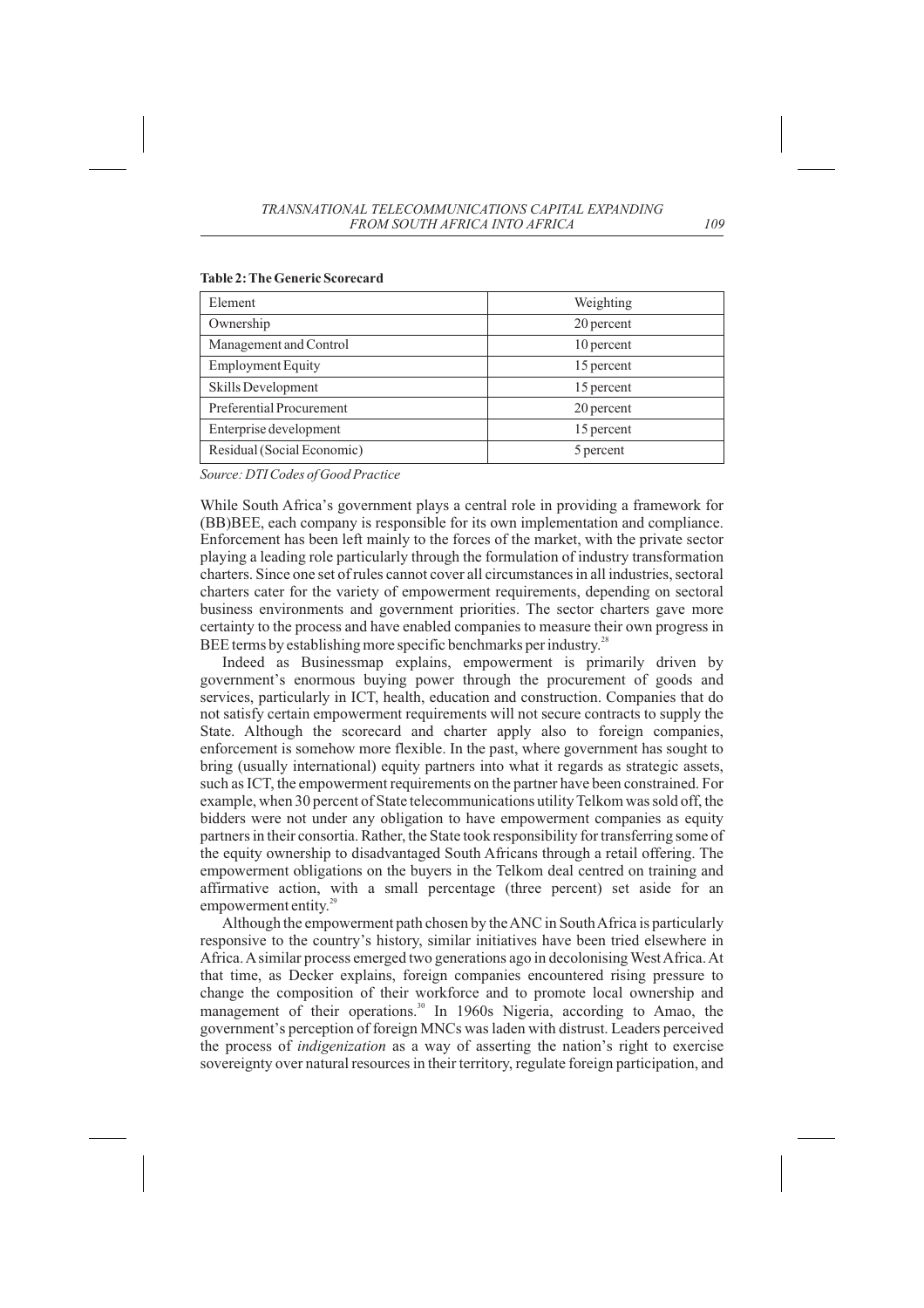exercise the right to naturalize such investments.<sup>31</sup> From 1969, the government forced Nigerian equity ownership as a mechanism to retain profits in the country and also mandated Nigerian ownership and management control, particularly over manufacturing firms. It was a policy designed essentially to 'promote an indigenous capitalist class'.<sup>32</sup>

But in reality, these indigenization efforts did not broaden the basis of Nigerian participation in the economy. Technical, entrepreneurial and managerial expertise among average Nigerians remained relatively limited, while an élite of Nigerian businessmen and the Nigerian government benefited from that transfer.<sup>33</sup> As admitted in the 'Report on Vision 2010 Economic Direction', the process of indigenisation did not generally shift broad economic control to Nigerians, even as it did reduce foreign direct investment and interest in Nigeria.<sup>34</sup>

A similar process was evident in the Ghana. As Decker explains, the lack of representation of Ghanaians in high-ranking positions in a private sector dominated by foreign firms made companies vulnerable to public criticism and regulation. The process of *Africanisation* – training and promoting black African staff to managerial levels – became the key theme of staff development and recruitment from the 1950s up until the 1970s in the region.<sup>35</sup>

Contrasting with otherAfrican experiences of economic transformation, (BB)BEE in South Africa has not been aimed at terminating foreign control of business. I would argue the role of the state has also been limited. The South African strategy, according to Verhoef, has entailed a collaborative approach to empowerment, and foreign or 'alien' investors have not been driven out of the economy by means of timetables for implementation. Also, numerous attempts have been made to sustain confidence and cooperation internationally and from within the South African business sector, including foreign MNCs. The crux of South Africa's empowerment policy has not been the expulsion of foreign and white investors, but rather the integration of the black majority into the mainstream economy by facilitating the transfer and control from white South Africans to black South Africans.<sup>36</sup>

However, from the beginning of South Africa's (BB)BEE rollout, the lack of a clearer regulatory framework for transformation affected the confidence and cooperation with MNCs. The MNCs' initial reservations towards the BEE strategy soon translated in a lack of support for this policy. Business Map interviews with 25 MNCs in South Africa illustrate these firms' confusion and concerns about BEE compliance. Resistance existed particularly in relation to the transfer of equity, as foreign companies did not want to 'give away' shares in their companies. While BEE did not involve actually giving away part of the company, in most cases when undertaking a BEE deal, the full economic value of the percentage sold was not to be received. There was either an actual discount, or shareholders were required to subsidise the deal, most often through financing structures facilitated by the firm selling the equity. $37$ 

So while the collaborative and consultative nature of the implementation of new broad-based black empowerment efforts could set the programme in South Africa apart from the general trend in African states, $38$  it remains problematic for an MNC to be fully compliant and contribute meaningfully to development and transformation through BEE, as we hope to illustrate in the case of Ericsson.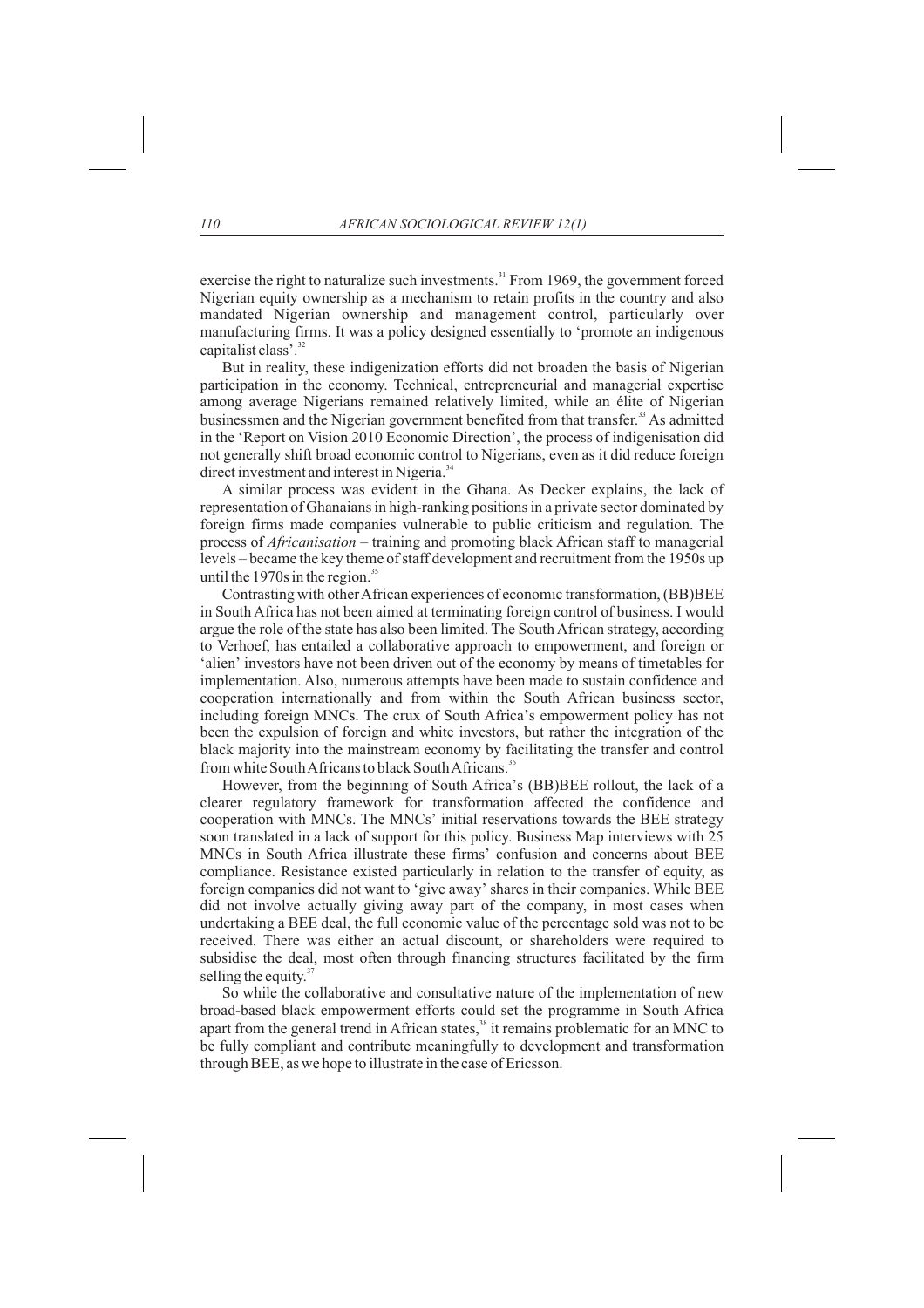#### **From SouthAfrica toAfrica: Getting the 'SouthAfricanWay' Into Ericsson**

My role has been to get the 'SouthAfrican way' into the company – (Ericsson's manager for (BB)BEE)

While post-Apartheid South Africa has been eager to welcome international capital, it is also fully committed to the country's transformation, and expects businesses to comply with its Broad Based Black Economic Empowerment (BBBEE) strategy. Ericsson has re-structured its local operations to better respond to the challenges of dealing simultaneously with the continuous market growth in Africa, while also participating in South Africa's transformation. In 2008 the company divided its operations into two entities: Ericsson South Africa (ESA) and Ericsson Sub-Saharan Africa (ASL). The split of the company apparently responded to two main issues: one, to improve their BEE profile so that they can access more business within South Africa; and two, to have separate structures for their South African and regional businesses outside of South Africa. Under the new setup, the regional company – not bound by the same BBBEE restrictions – will not invest resources and time complying with South African requirements that do not provide a direct benefit to the African business. The regional business will also be better positioned to return more of its profits to its global shareholders.

According to the company's official announcement, the restructuring of Ericsson South Africa responds to the need to establish a dedicated team to support its South African market within a context of growth and increasing competition. This approach has been also implemented in Nigeria, Senegal and Kenya. The local company is to focus entirely on the South African market and will continue to be an entity driven by local skills, wholly embracing (BB)BEE and transformation. In parallel, Ericsson sub-Saharan Africa will provide support to costumers across the rest of the market unit as well as costumers in South Africa. Both entities will continue to reside in the current Johannesburg offices.<sup>39</sup>

Ericsson's operations in South Africa generate an annual turnover above R35 million. Under South African (BB)BEE regulations, this means the company must comply with all seven elements of the scorecard, be verified once a year (according to the codes), and follow the ICT Charter as a guideline. As of September 2008, the company's BEE score stood at 73,72 percent, which placed them on a 'Level Four' of BBBEE recognition. Ericsson scored the maximum score on Preferential Procurement, Enterprise Development and Socioeconomic Development. Ownership is also high (18,56 out of 20), followed by Employment Equity (10,76 out of 15). However, the company scored poorly in Management Control (5,44 out of 10) and particularly in Skills Development (2,09 out of 10).

Ericsson is a global organization which dates back to 1876 and operates in over 140 countries, of which 43 are in the Sub-Saharan Africa Market Unit (MUSA). Its development as a multi-national corporation with subsidiaries in other countries dates back to its early years of operation. Today, the company serves more than 600 customers in over 175 countries. Their main sales by business activities for 2007 were Mobile Networks, Professional Services and Fixed Networks. According to the company's annual report, in 2006 it deployed several rural networks – bringing its technology to more people in more parts of the world than ever before. Net sales for the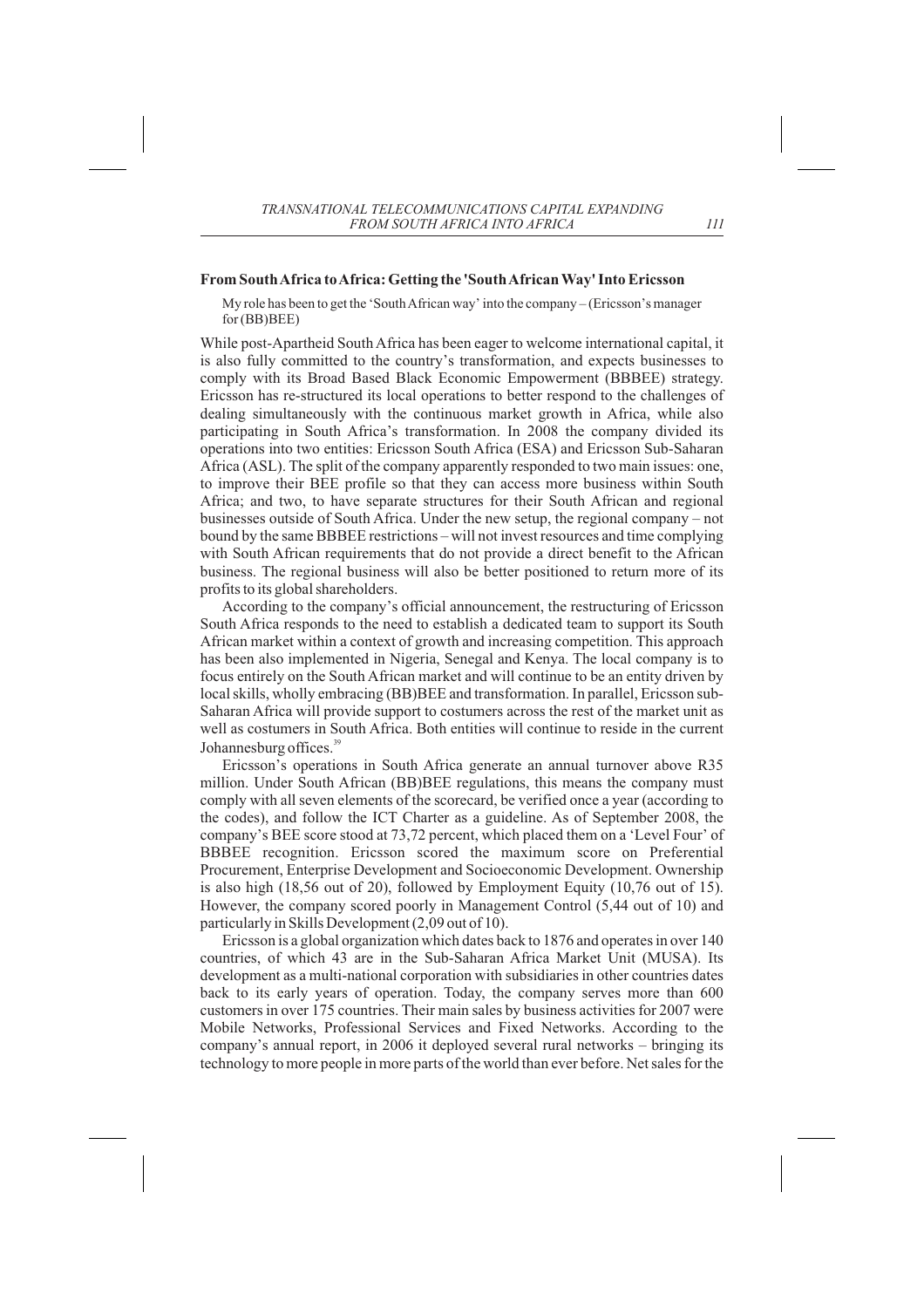year 2007 were US\$2.6 billion with a global employee headcount of 74,011. The company divides its reporting by five regions: North America; Latin America; Asia; Western Europe and Central/Eastern Europe: and, finally, Middle East andAfrica.

Ericsson's history in Africa dates back to the nineteenth century. The company began operations in South Africa around 1897. While it continued some operations elsewhere in Africa during the twentieth century, the company's presence was interrupted in South Africa in 1960, when the Swedish government prohibited companies from doing business in the country during Apartheid. In addition, the company's business model changed dramatically since the 1980s – when its operations throughout Africa were managed from offices in Sweden. Spain and Italy  $-$  as the telecommunications boom called for a more active local presence on the continent. When Swedish and international limitations on business in South Africa eased in the 1990s, Ericsson returned to the new market of a democratic and post-Apartheid environment. South Africa's advanced infrastructure, emerging economy, and corporate footprint were all central for Ericsson's success in the country, and for its regional expansion inAfrica. 40

Its breakthrough started in 1994, when South Africa licensed cellular telephony. Ericsson became then the sole supplier of GSM network infrastructure to MTN South Africa. Ericsson quickly launched operations in Johannesburg and soon after the company fanned out into the rest of sub-Saharan Africa. Customers in Africa now include major pan-African mobile operators such as MTN Group, Celtel, Vodacom, and Econet Wireless Group; large cellular networks such as Safaricom in Kenya; and fixed-line operators such as Namibia Telecom, Botswana Telecommunications Corporation and South Africa's Telkom. Currently, 25 percent of the company's business in South Africa is held by local entities: The Sisa Bikitsha Family Trust owns five percent, while 8 Mile Investments (another small entity) owns 20 percent plus one vote/share. Two out of the five members of Ericsson's local board are so-called previously disadvantaged individuals (PDIs).

After Ericsson re-entered SouthAfrica in 1994, the focus of its Johannesburg office was on operations within South Africa, particularly to building MTN's local network. However, MTN's African expansion and other business opportunities in the region meant Ericsson secured five new contracts between 1996 and 1997: two in Botswana, one in Zimbabwe and one with MTN Uganda and one with MTN Rwanda. In 2002, the Market Unit for Sub-Saharan Africa (MUSA) was established in Johannesburg. The Market Unit manages a growing number of countries in Sub-Saharan Africa with operations concentrated on sales, marketing and services. There are now four hubs: Kenya (servicing East Africa); Nigeria (servicing English West Africa): Senegal (servicing French West Africa); and South Africa (servicing the Southern Africa region).<sup>41</sup> Although Ericsson's hub in Senegal is smaller and less structured than the office in South Africa, but has grown quickly: it opened with five staff in 2007 and in 2008 will hire about 100 employees to support 18 countries in that region. SouthAfrica is also the head office of the Market Unit for all of Sub-Saharan Africa, serving as a regional hub, and hosting a pool of specialists who constantly move around countries.<sup>42</sup>

MTN provided the major local business opportunity for Ericsson, but the company has not been as successful with other South African costumers. According to some managers of the Telkom account, this has been a complex costumer both in the early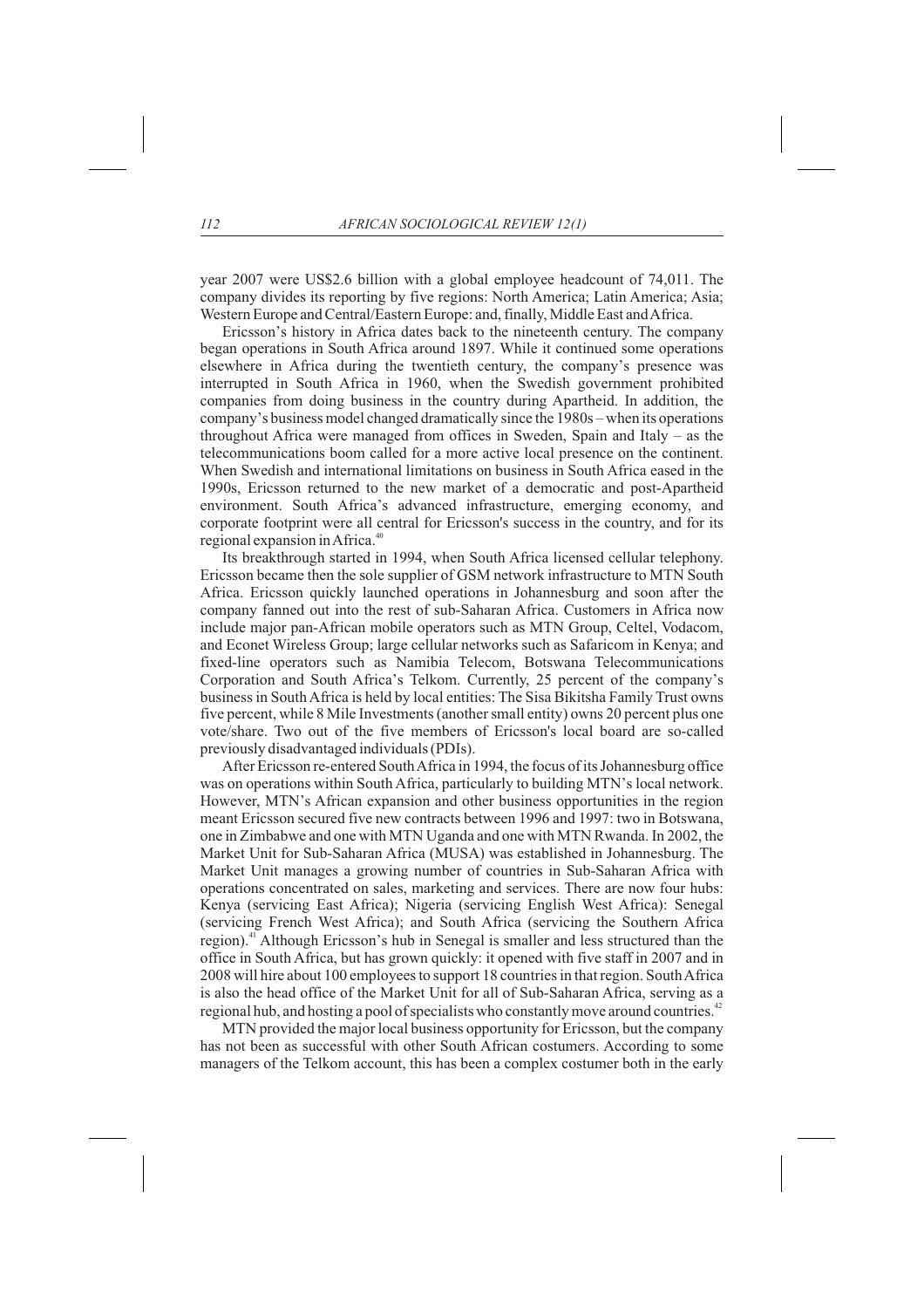and late stages of transformation. Initially, as Telkom's white management structure remained tied to international companies who were not forced by their governments to leave South Africa during Apartheid (such as Siemens), Ericsson found itself in a disadvantaged position. More recently, as management became more (BB)BEE driven, actively pushing for a more representative managerial work force, Ericsson's transformation achievements (such as ownership) have fallen short.

The company also remains very active in countries such as Botswana, Tanzania and Mozambique, and is busy opening new country offices such as Zambia, Madagascar and Uganda. The opening of Ericsson's new office in Madagascar was driven from South Africa and responds to the need to be closer to customers. In this case, it also responds to the need to provide additional support to emerging operators, such as Madagascar's Telma. As explained by two key account managers in Madagascar, this has been a challenging experience due to the speed of the market growth; for the first six months of Ericsson's presence in the country, 50 people stayed at a hotel in Antananarivo working from the Telma office. It is also challenging due to the relative immaturity of the client company. As Ericsson's managers explain, while in other markets Ericsson's role ends when the equipment is sold, in Madagascar, as with many other operators in Africa, the company often has to go step further constantly helping operators to run the networks.

Similarly, the mid-2007 opening of the Zambia office was motivated by the need to be closer to the client company, Celtel. Managers in Zambia also support the company's business in Malawi and facilitated the opening of the Uganda office in early 2008. The speed and dynamics of this expansion are illustrative of the flexibility and rapid growth of the sector and the company itself.

#### **Managers' perceptions, managers' realities**

The experience and perceptions of managers working across the region speaks to the complex location of South Africa within Africa and the mixed ideas and representations of race and nationality. Managers were perceived differently on the grounds of being – or not being – Africans. As four managers highlighted, often the perceptions were contradictory; while local costumers expected Africans represented within the company's workforce and at certain costumer meetings, they preferred Europeans to discuss core technical issues and expected Europeans to provide solutions, as white faces inspired trust in the quality of the products and services of the company.

All managers hesitated to define South Africa as part of Africa, while 11 out of 12 agreed that the country, as an economic power in the region, needs to play a leading role in the development of its African neighbours. South African managers were particularly supportive of this approach, and indicated that they saw their country as an example to be followed in the continent. All managers were proud to work for the company and to be part of the telecommunications industry, particularly in Africa, and 11 out of 12 believed that their company was a better corporate citizen than their competitors inAfrica.All managers interviewed had a good knowledge on the concept and importance of Corporate Social Responsibility (CSR).A full 10 out of 12 believed that MNCs had a role to play in the development of host African economies, most pointing out that their business already contributed to developmental efforts.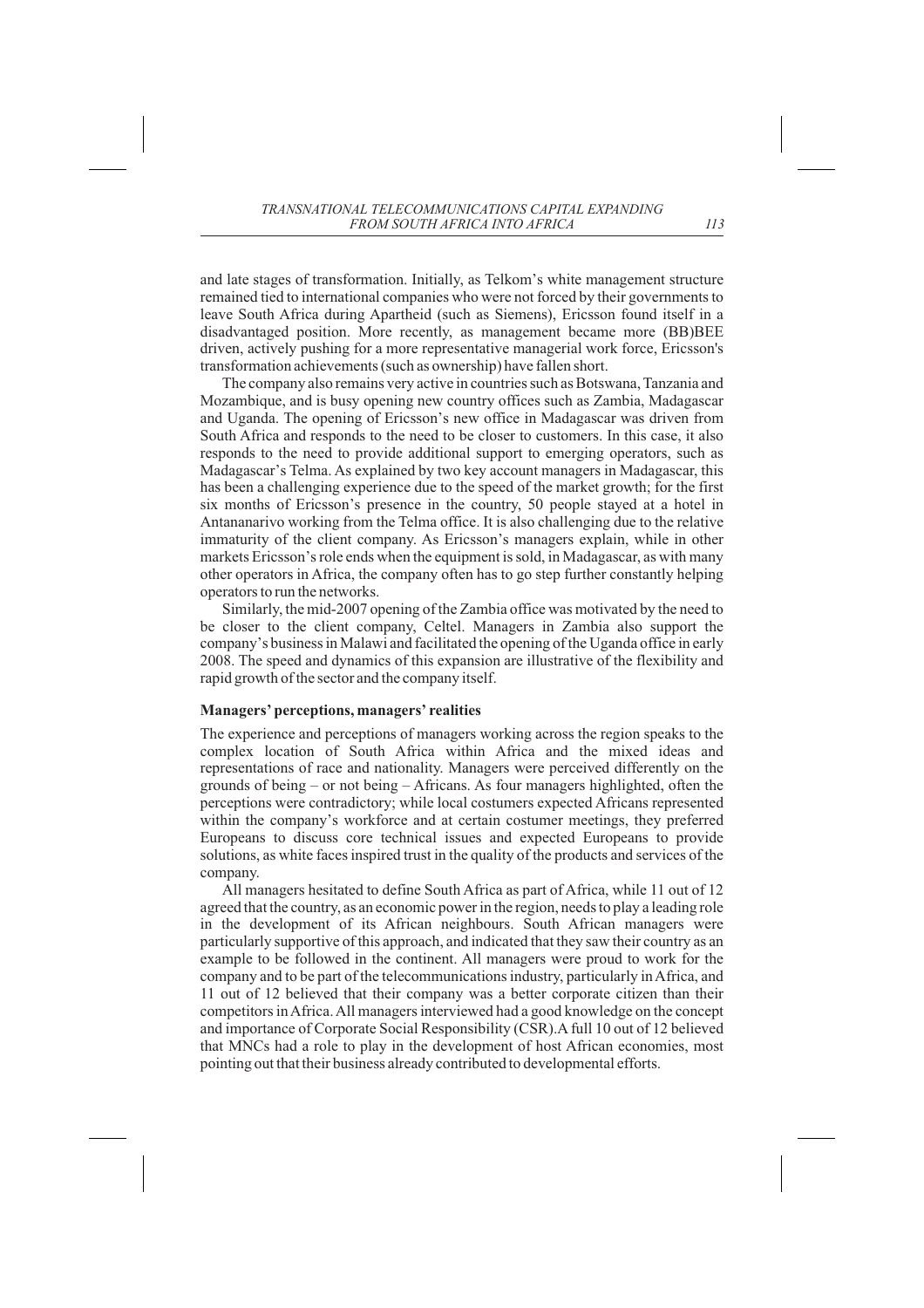Over the last few years, as Ericsson's regional structure has been transformed into an integrated system, the regional hubs serve as resource centres, allowing Ericsson's business to be closer to costumers. While the hubs are independent, they are fairly integrated with the head office in Johannesburg. According to Ericsson's managers, the establishment of the Market Unit for Sub-SaharanAfrica (MUSA) in Johannesburg was a rational decision based on the availability of infrastructure, good connecting flights, a skilled workforce and a friendly environment for expatriates in the city.

Some managers calculated the company's growth at about 300 percent between 2003 and 2007. The company opened with 70 employees, had a headcount of 240 employees in 2002 and now 627 employees sit in South Africa. This does not include the more than 700 employees working at the other countries within the Market Unit.As the company has been rapidly expanding, all managers highlighted the overwhelming increase of workload; some even noted the growth probably surprised top management, as the company sometimes struggles to keep up with business. Most of the international managers who came to South Africa temporarily have had to extend their contracts unexpectedly and expand regions of operations at an incredibly fast pace. Managers are required to be constantly on the move in between different countries and dealing with an increasing number of accounts.

Although the expectation of all managers is that the office for the market unit will remain in South Africa, a top manager of the regional business said this has been questioned following past frustrations with the way certain aspects of the South Africa's (BB)BEE strategy have been managed.Amain frustration was the lack of ICT knowledge and business commitment demonstrated by some of the new shareholders. The fact that meetings were often used to discuss empowerment administrative issues and not business concerns frustrated some members of the board and management. Managers pointed out that South Africa became a marginal source of profits, with the opportunities for the fastest growth located elsewhere in Africa. This put Ericsson and its Market Unit for Sub-SaharanAfrica in an odd situation as the country office clearly became the resource centre for the rest of the region with most business activities and income coming from accounts in other African countries and not from South Africa. Although any relocation seems improbable in the near future, the company is indeed transforming, both as a response to market needs in the region and more increasingly to SouthAfrica's transformation demands.

According to most managers, the company's (BB)BEE strategy has not been replicated in its operations elsewhere in Africa, since it is not required nor enforced elsewhere. Importantly, more than half the managers interviewed said they saw no reason for the application of such a strategy in other African countries. Even if all interviewees strongly agreed that (BB)BEE was the right thing to do, they also emphasized that it was only applicable to South Africa given its particular history of Apartheid. Remarkably, South African managers were much more supportive of the need to apply (BB)BEE in otherAfrican countries.

Under the scorecard's assessment, Ericsson's weakest showing is in its skills development programmes. A clear link between (BB)BEE and skills development was only identified by two managers, and although all managers agreed on their personal power to contribute to skills development, all of them said they lack the time to embark on such development. The managers were all critical of the lack of leadership from the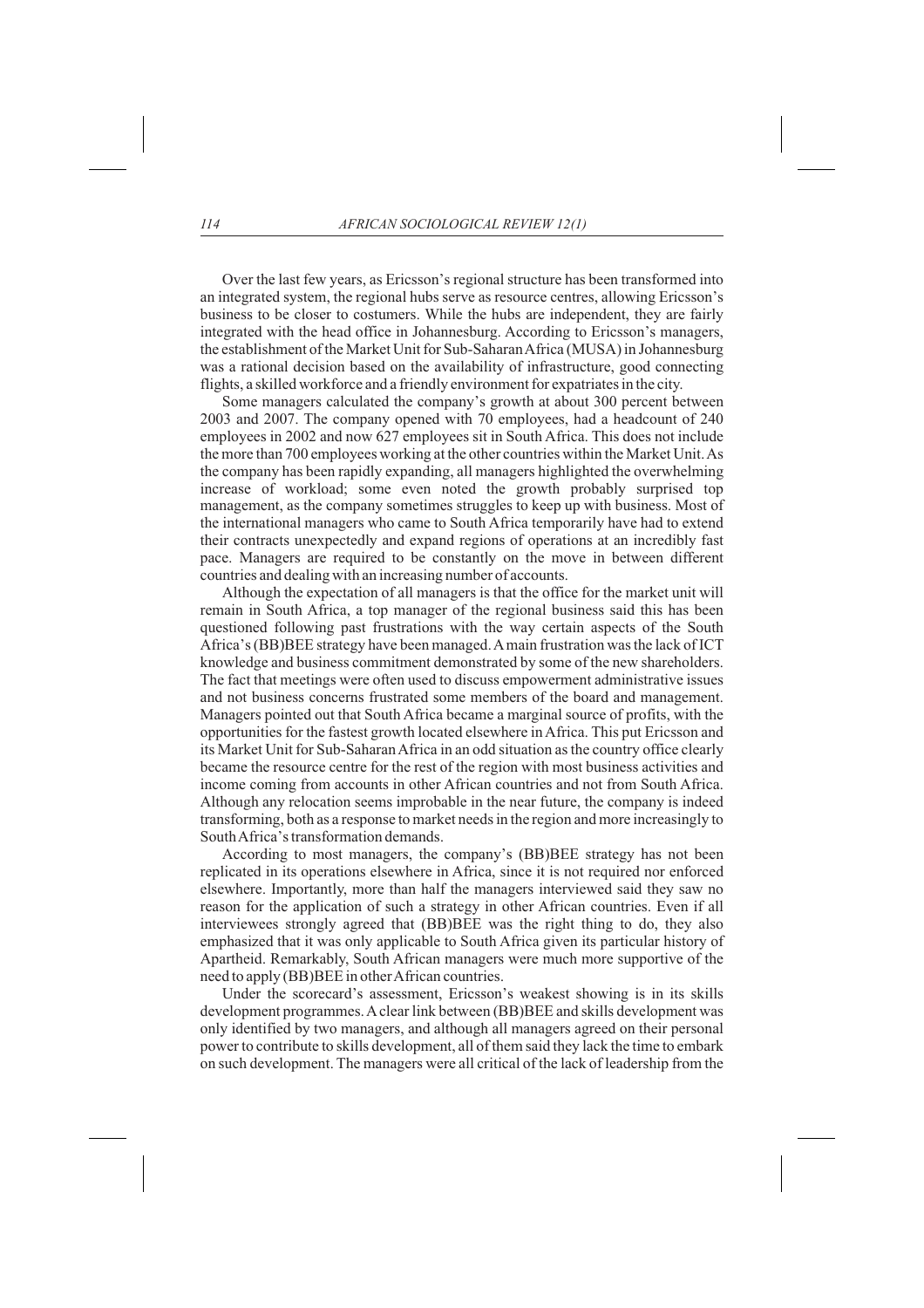company's Human Resources department in this regard, even if they also pointed out that it is ultimately up to them to make any skills transfer possible. The company has embarked in 2008 on a Skills Development Project. They hope to develop a better strategy and find better mechanisms to capture and report on this element. Even if they spent major resources the previous years they did not have the mechanism in place to track and monitor this expenditure. They have now appointed a Skills-Development Coordinator and started collaborating with the Skills Education Training Authorities (SETA).

Employment equity is a second (BB)BEE element that Ericsson needs to improve, according to the scorecard, though the company's score has improved since the division from 7,63 to 10,76 out of a possible 15. Some of the managers surveyed said the company is committed to this element, but also feels committed to follow corporate policy. One top regional manager pointed to 'the Swedish way' of selecting the best person for the position based on their personal capacity, regardless of their colour.<sup>43</sup> Some managers added that complying with this Employment Equity element has been challenging, due to South Africa's scarcity of skills and heavy competition between existing companies for the small number of qualified individuals.As the BEE manager explains, it is challenging to get the right numbers of employees and to plan for skills development around these resources when poaching between companies is so common. In her view, compliance with employment equity is something good, but without a strong skills development foundation it will fail and only a small pull of 'untouchables' who are always on the move will be created.

Most challenging for Ericsson in the employment equity element has been the effect of the rapid growth of telecommunications in Africa, as this has been managed from their previously unified office in Johannesburg. As many expatriates managing the growing regional market are housed in the South African offices – even if they are not dealing with the SA business – they automatically affected the statistics on previously disadvantaged individuals (PDIs) employed at Ericsson before the division. Furthermore, their overall EE score is set to worsen, as a growing number of international experts are being brought in to South Africa to manage the company's growth in the region. Although the company's recent regional growth has benefited from its location within South Africa, Ericsson's compliance with empowerment regulations is not having a direct impact outside SouthAfrica's borders.

Notwithstanding the company's good score for BBBEE indicators on business ownership, this element remains problematic.According to a top manager, the transfer to local ownership remains a challenge due to the lack of resources from blacks, as well as so-called 'fronting' practices that have been created to exploit the (BB)BEE policies. These 'fronting' businesses make it hard for companies like Ericsson to find shareholders who could both add value to the business while truly contributing to broad-based empowerment. In some managers' view, the broader black population of South Africa is not benefiting from the transfer of ownership because very few people have the money to invest in the industry.

Furthermore, while BBBEE entails a more comprehensive approach to black economic empowerment, perceptions of (BB)BEE among the company's managers – and the business's response – still concentrate on ownership issues. All managers interviewed identified the transfer of ownership as the cornerstone of the strategy.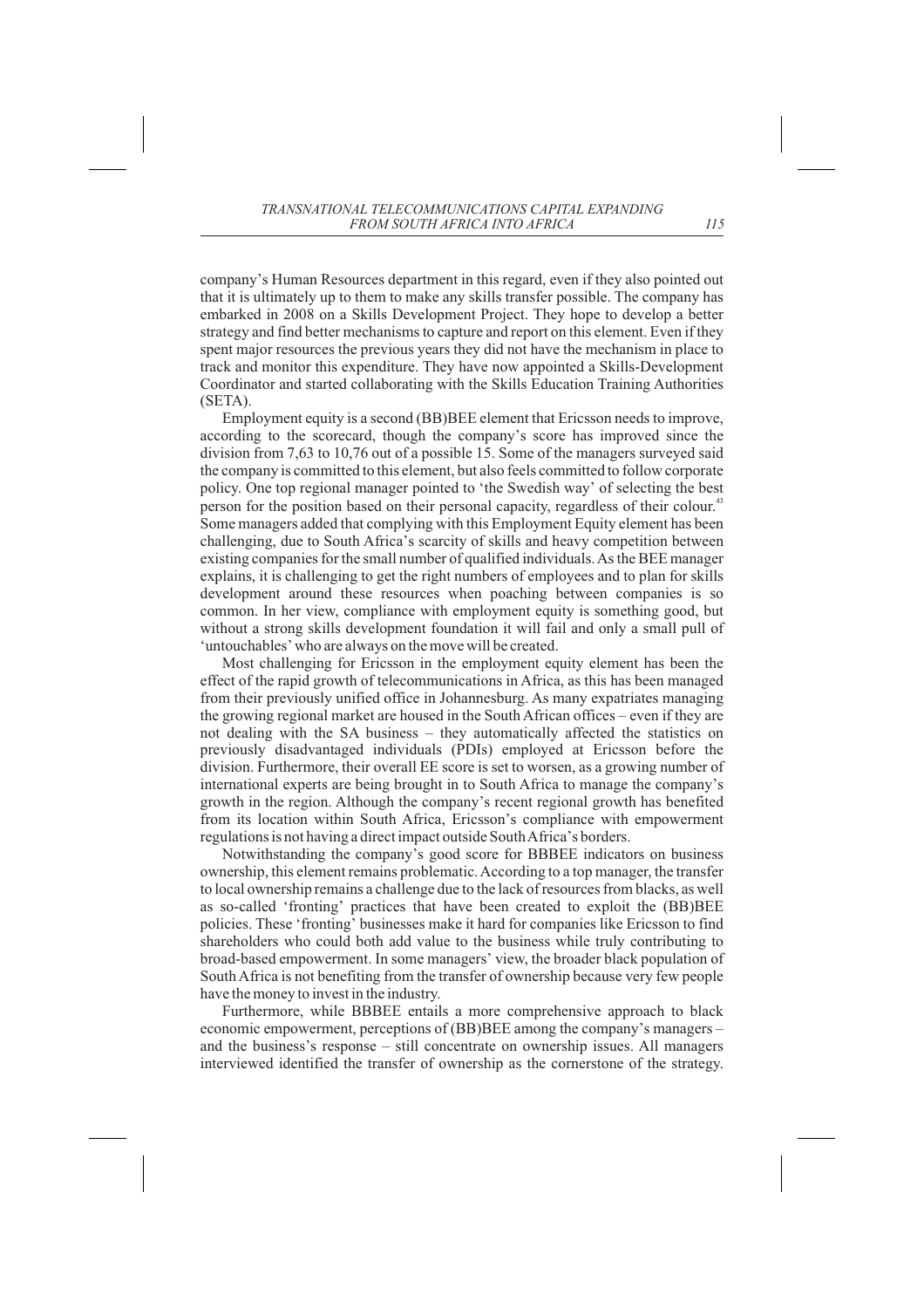Only four out of 12 identified the strategy as a programme to address the imbalances of the past and to distribute wealth in a more fair way. Notably, only two managers interviewed included the broader elements of BBBEE, such as preferential procurement, in their definition.

#### **Conclusion: Ericsson's BEE transformation and regional implications**

Under Ericsson's newly divided South African and regional structure, the Sub-Saharan Africa office managing the African market will still remain a South African registered company, and will need to comply with Department of Labour requirements on employment equity and skills development. However, it will not need to meet the requirements of the five other elements of the scorecard. Consequently, because local shareholding applies only to the company doing business in South Africa, the profits for the BEE shareholders will most certainly be reduced significantly, as dividends will now exclude the fast growing African market.<sup>44</sup> Under this new structure, local shareholders will be under greater pressure to improve business within South Africa if they want to keep benefiting from high dividends, while Ericsson could send more profits back to Stockholm for distribution to global shareholders.<sup>45</sup> Overall, as the BEE profile of the regional entity will be irrelevant to their customers outside of South Africa, the pressure to comply will be minimal for this entity.

Although Ericsson could certainly be criticized for the decreased dividends for the local shareholders, this is not likely to have much impact on their contribution to broad empowerment within South Africa. Although South African shareholders will no longer reap the benefits of the African telecommunications growth, they will still gain from the South African operations. Furthermore the company is now looking at increasing the local ownership for the South African entity through an employee shareholder scheme<sup>46</sup> and has increasingly become more consistent with its skills development strategy. As the South African entity is under greater pressure and now greater freedom to improve its BEE score, it could be expected that they will be more committed to local empowerment. Nevertheless, at this point in time these are just assumptions and the real impact of the split could just be evaluated in the years to come.

#### **Concluding remarks**

The combination of African growth in the telecommunications sector, the power of an ICT multinational, and the (BB)BEE regulations within SouthAfrica are not providing financial gains for regular Africans, are not affecting the operations of MNCs in a significant way, and have not provided broad economic transformation within South Africa. South Africa boasts a number of attractions for foreign investors, placing it in an advantage position in the African context. The dynamics of telecoms in Africa and of Ericsson's regional operations in and operating from SouthAfrica suggest that there are several links between SouthAfrica, international capital, andAfrica's development that require further research. A thorough evaluation of (BB)BEE's impact – especially of local ownership, and the resultant generation of profits for a small group of shareholders – is required, particularly for MNCs based in South Africa and rapidly expanding intoAfrica.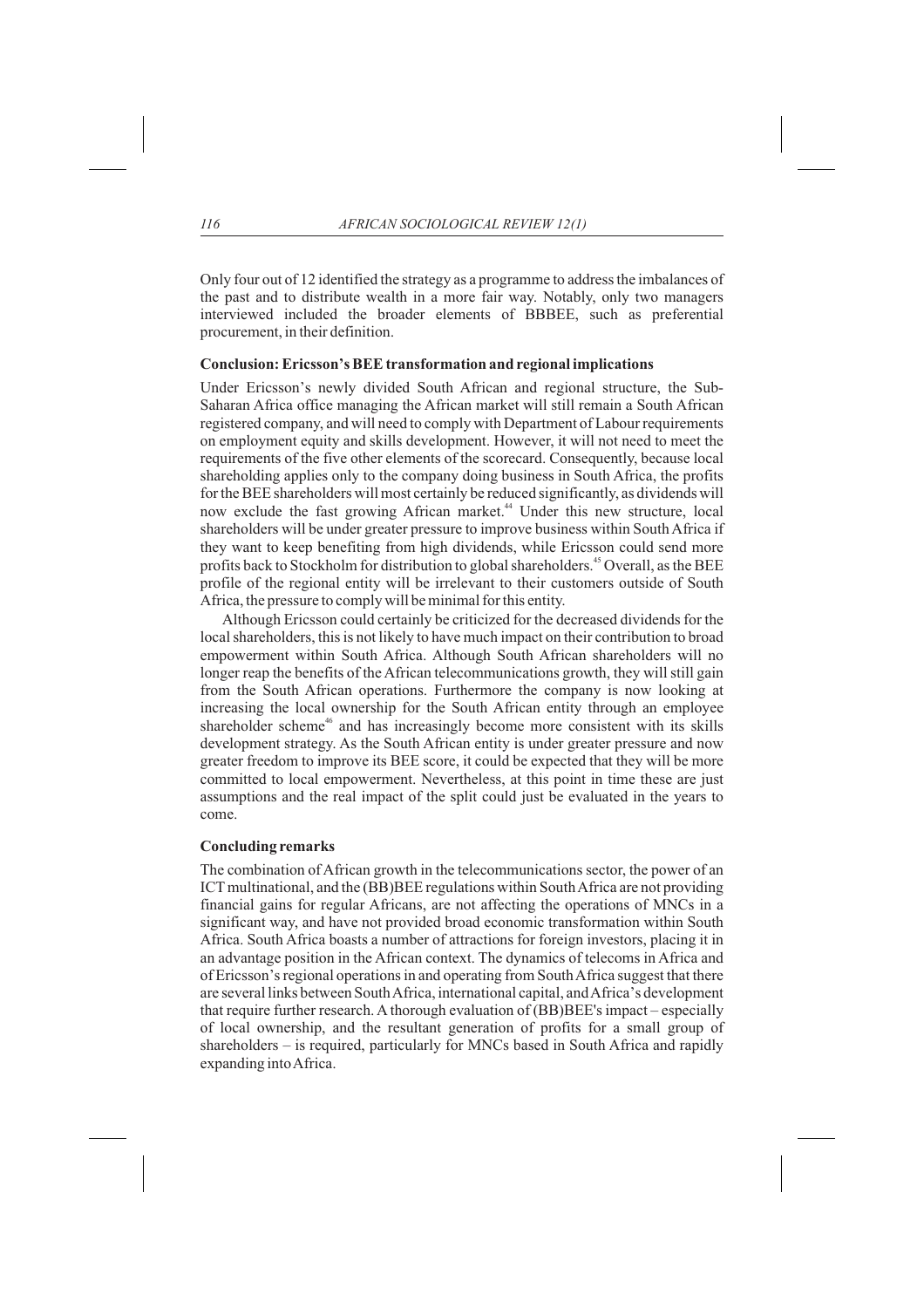Although the economic importance of MNCs has been identified by several African governments over the last decades, governments seem to be failing in the implementation of mechanisms that envision a broader contribution from these companies to the positive transformation of host economies. Neither indigenization nor Africanization experiments seem to have provided a broader framework to facilitate transformation through the systematic transfer of knowledge, development of smaller enterprises and contributions to social and economic upliftment as the BBBEE does in South Africa, even if not specifically aimed at MNCs. As transformation initiatives seem to be broadly supported when there is a clear justification for it, like South Africa's history of Apartheid, any efforts for MNCs to comply with (BB)BEE or any other local regulation need to be enforced through a combination of instrumental elements (provide profit) and ethical ones (is the right thing to do). Without a combination of these two, they are unlikely to translate into sustainable change.

Notwithstanding government efforts in SouthAfrica to make its (BB)BEE strategy more comprehensive, the focus on equity remains. This has diverted the attention away from the so-called 'soft issues' of economic empowerment, such as the development of human capital, which are central for long-term sustainable development and where MNCs have a central role to play. The fact that all managers acknowledge their power to have an impact on host economies (through, for instance, skills development), suggests that any meaningful transformation in South Africa and in the continent requires the buy-in from management. It is human agency that in the end will facilitate the means and resources for transformation.

Ericsson's split of its SouthAfrican-based operations into two separate companies, as well as its rapid expansion in Africa, demonstrates the great flexibility of capital to adapt to local realities. It also shows that African countries still need to learn how to simultaneously collaborate with and regulate capital, particularly strategic capital in dynamic sectors, such as ICT. While MNCs find creative ways to avoid extra costs on their operations and on their capacity to improve profits, African countries still struggle to regulate capital's behaviour to serve local needs and benefit from the wealth of the continent. The injustices of a racially-divided colonial past probably still dominate public mindsets and policies, and this may prevent states to envision innovative long-term empowerment strategies that are needed for transformation and development. If empowerment efforts are guided by the belief that the 'colour' of capital is what matters and not the way in which it behaves, this will be highly problematic for achieving socioeconomic change in South Africa or elsewhere. The difference between being a 'black' and an 'empowered' entity needs to be emphasized in the African context for real transformation to take place. All capital – black, white, yellow or blue – needs to be responsive to development needs.

In a capitalist twenty-first century, the first priority of international capital and MNCs is to maximize profits, even if in the case of ICT, it also has a secondary outcome of contributing to development through growth and innovation. On the other hand, a key role of governments is to successfully regulate this capital and maximize this growth and innovation in ways that benefit the majority of its own people. Citizens also have an important role to play in holding both capital and governments accountable. If capitalism has broadly reduced citizens to consumers, citizens must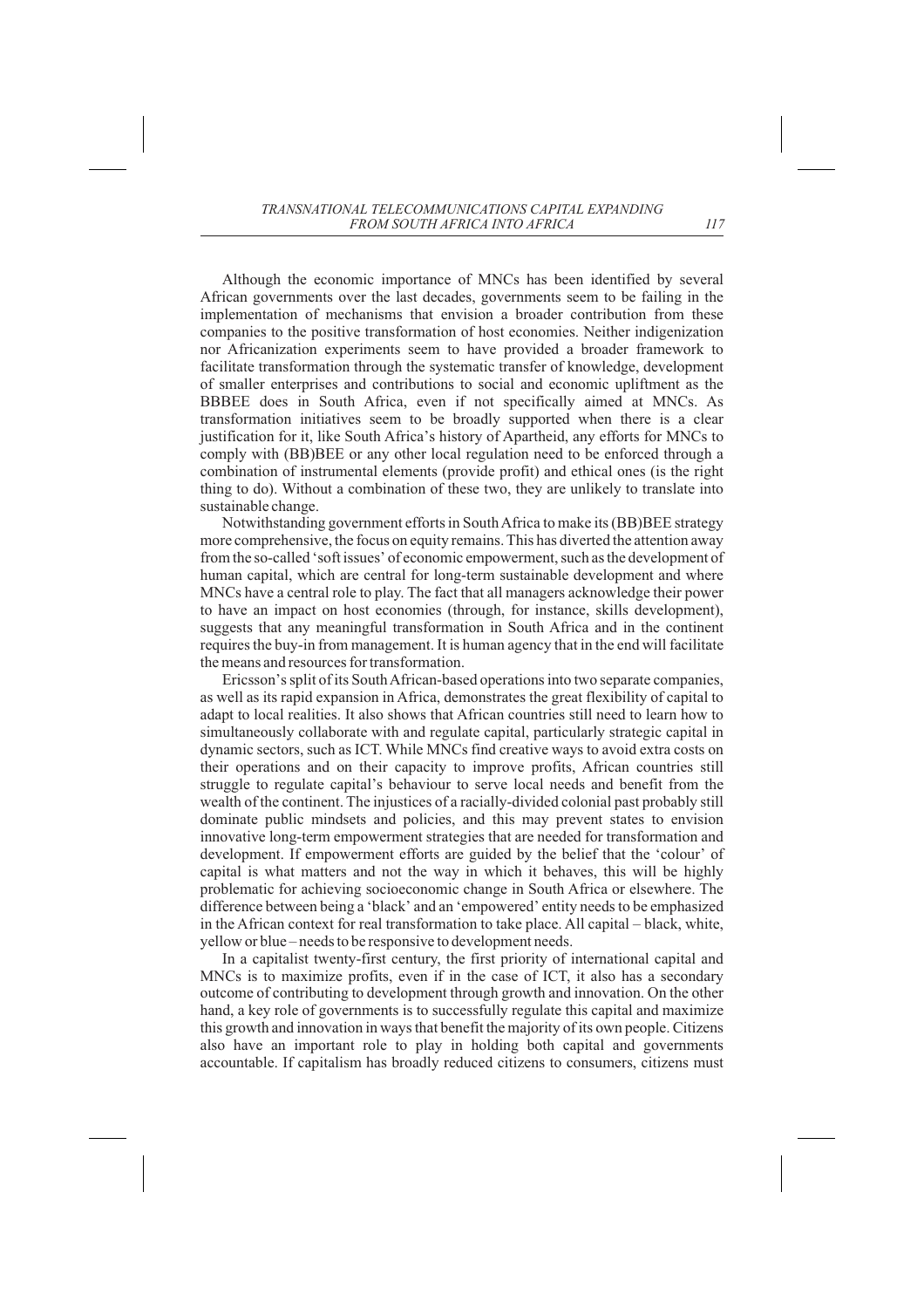then become central forces of change through their power as consumers and shareholders.

### **Notes**

- 1. BBBEE refers to the strategy, BEE refers to the strategy as it was previously called or to the generic notion of economic empowerment of blacks and (BB) BEE when I refer to a situation that relates to both.
- 2. UNECA (2006). 'Economic Report on Africa; Capital Flows and Development Financing'. United Nations Economic Commission for Africa, United Nations Publications. Available online, URL: www.uneca.org/era2006/
- 3. Carmody, P. (2002) 'Between Globalisation and (Post) Apartheid: the Political Economy of Restructuring in South Africa', Journal of Southern Africa Studies, Volume 28, Number 2, June.
- 4. Organisation for Economic Co-operation and Development OECD (2002). 'Foreign Direct Investment for Development, Maximising benefits, Minimising costs' Overview.
- 5. See UNECA (2006). 'Economic Report on Africa; Capital Flows and Development Financing'. United Nations Economic Commission forAfrica, United Nations Publications. Available online, URL: www.uneca.org/era2006 and NEPAD (2001) The New Partnership for Africa's Development http://www.nepad.org/2005/files/documents/inbrief.pdf October.
- 6. Mwilima, N. (2003). 'Foreign Direct Investment inAfrica', Social Observatory Pilot Project – Final Draft Report – FDI,Africa Labour Research Network, September.
- 7. According to the UN and the OECD, Multinational corporations are an important vehicle for the movement of direct foreign investment and as they are the developed world's most important source of corporate research and development (R&D) activity, they have the potential to generate considerable technological spillovers.
- 8. Organization for Economic Co-operation and Development OECD (2002). 'Foreign Direct Investment for Development, Maximising benefits, Minimising costs'. Overview.
- 9. Mwilima, N. (2003). 'Foreign Direct Investment inAfrica', Social Observatory Pilot Project – Final Draft Report – FDI,Africa Labour Research Network, September.
- 10. Klein, M., Aaron, C., and Hadjimichael, B. (2001). 'Foreign Direct Investment and Poverty Reduction', World Bank Policy Research Working Paper No. 2613, June.
- 11. There are several negative aspects related to FDI including a deterioration of the balance of payments as profits are repatriated (albeit often offset by incoming FDI), a lack of positive linkages with local communities, the potentially harmful environmental impact of FDI, especially in the extractive and heavy industries, social disruptions of accelerated commercialisation in less developed countries, and the effects on competition in national markets. See Mwilima op.cit.
- 12. Klein, M., Aaron, C., and Hadjimichael, B. (2001). 'Foreign Direct Investment and Poverty Reduction', World Bank Policy Research Working Paper No. 2613, June.
- 13. Prahalad C. K. (2004). 'The Fortune at the Bottom of the Pyramid: Eradicating Poverty through Profits', Wharton School Publishing.
- 14. Public presentation by Safaricom and other operators attending the AfricaCom Event in November 2007 in Cape Town, South Africa. For more information see www.ComWorldSeries.com/Africa.
- 15. Newman, M. (2007). 'Mobile Operator Strategies' Mobile Market status 2007'. Informa.
- 16. In some cases, MNCs also facilitate development when they are forced to build other needed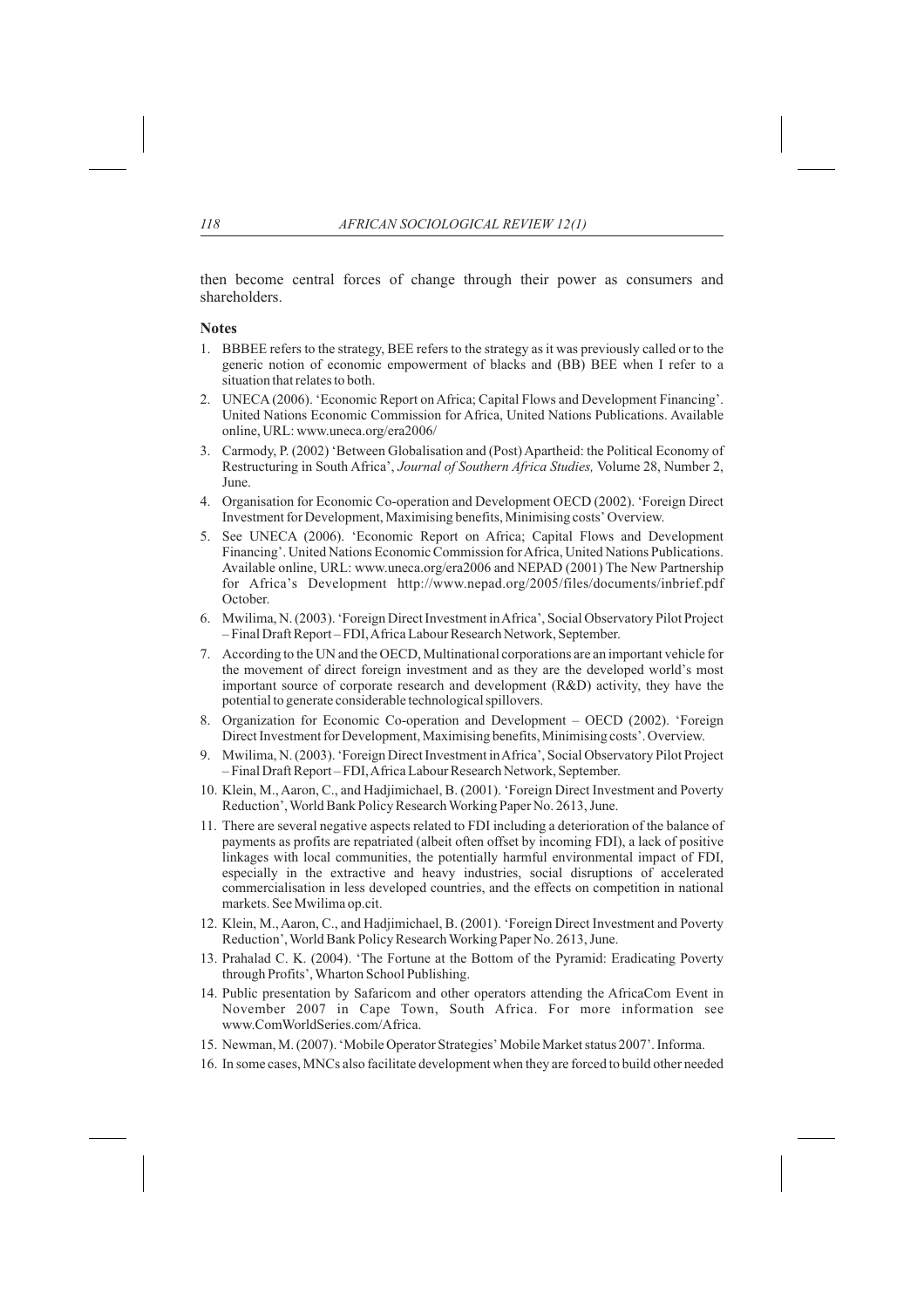infrastructure for the roll-out of the equipment as illustrated in Nigeria. The manager of Celtel Nigeria explains that while in other continents operators just need to build a switching network and the other infrastructure is in place, in most of Africa they have to build three networks; switching, transmission and power network. Interview at Africacom 2007, Cape Town, op.cit.

- 17. Gray, V. (2006). 'The Un-wired Continent: Africa's Mobile Success Story', Published in (No. 36), Spring. *Economía Exterior*
- 18. Mc Lean, A. (2008). *The Economist:* 'Making the business case for Africa', Business Intelligence Unit, the Economist. E-mail letter to subscribers. September.
- 19. International Telecommunication Union (ITU). (2001). 'Telecom Africa 2001, Africa a Regional Overview', Available at: http://www.itu.int/AFRICA2001/ press/presskit/backgrounders/overview.html.Accessed on 23 November, 2007.
- 20. According to figures provided by the ITU, data on the number of African households with a mobile phone are sketchy but for those countries that compile this statistic, the results are also impressive. In South Africa for instance, 32 per cent of households have a mobile compared to only 24 per cent for fixed. See International Telecommunication Union (ITU). (2007). 'Connect Africa', Available at: http://www.itu.int/ITU-D/connect/africa/2007/current.html.Accessed on 25 November 2007.
- 21. It should also be noted that subscriber statistics do not tell the entire story since the number of mobile users is higher than the number of subscribers. Informal sharing with family members and friends and community phone shops provide access to mobile services even to those who cannot afford to own their own phone. See Gray, V. (2006), op. cit.
- 22. According to the International Telecommunications Union (ITU) research, persons in countries like Namibia, Ethiopia, and Zambia, for example, spend more than ten percent of their monthly household income on the phone, with households in South Africa and Tanzania spending 6.8 and 5.9 percent, respectively. This compares to an estimated three percent in most developed countries. See International Telecommunication Union (ITU). (2004). 'Africa 2004 Special Report Mobile Africa, Africa: The world's fastest growing mobile market', Available at: http://www.itu.int/itunews/manager/ display.asp?lang=en&year=2004&issue=05&ipage=africaMobile&ext=html.Accessed on 25 November 2007.
- 23. In CREFSA, London School of Economics. Thomas, L., Leape, J. with Hanouch, M. and Rumney, R Business Map Foundation (2005). 'Foreign Direct Investment in South Africa: The initial impact of the Trade, Development and Cooperation Agreement between South Africa and the European Union', Available online: URL: http://www.lse.ac.uk/Depts/CREFSA/pdf/CREFSA\_BusinessMap\_FDI\_in\_South\_Africa October 2005.pdf. Accessed on August 23 2008.
- 24. Marais, H. (2001). *South Africa Limits to Change: The Political Economy of Transition.* Cape Town, UCT Press.
- 25. Verhoef, G., 'Economic Empowerment and Performance: Strategies Towards Indigenisation/Black Economic Empowerment and the Performance of such Enterprises in Nigeria and SouthAfrica, since the early 1970s to 2002'.
- 26. Businessmap (2007). 'BEE 2007, Empowerment and its critics'. On line. Available at: http://www.businessmap.org.za/Documents/1468/BEE\_2007\_Final.pdf. Accessed on 19th June 2008.
- 27. According to Businessmap all in all, there are at least 24 laws as well as policy and regulatory provisions dealing with empowerment. See Businessmap (2006), 'BEE Rationale and Evaluation'. Available on line at: http://www.businessmap.org.za/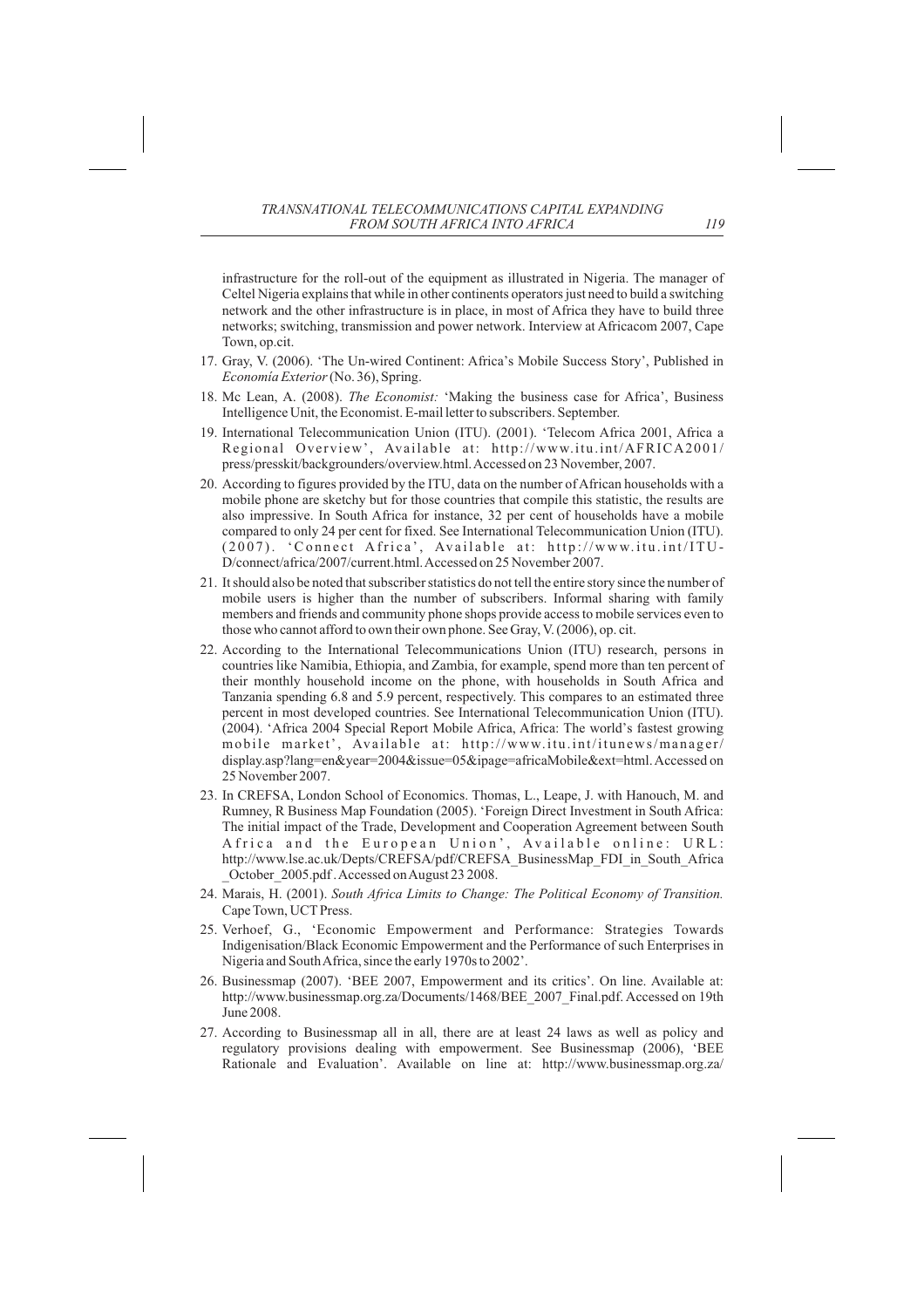page.asp?PID=43. Accessed on May 22 2008. Some of these provisions include: the Employment Equity Act (1998), which requires employers to implement affirmative action in favour of Previously-Disadvantaged Individuals (PDIs) to ensure equitable representation at the workplace; the Preferential Procurement Policy Framework Act of 2000, which provides a framework to encourage procurement from empowered entities; and the Skills Development Act (1998), which provides an institutional framework for improving the skills of the South African workforce. In Bezuidenhout, A., Lutchman, J., Modisha,G., Sanchez, D. & Southall, R. (2005) 'Overcoming the Legacy of Discrimination in the Economy', in Democracy and Governance, 'Overcoming the Legacy of Discrimination in South Africa, Final Report', Report of the Democracy and Governance Programme in partnership with SWOP (Wits) and SCI (HSRC) to the Presidency, South Africa, February. Pretoria: HSRC.

- 28. Charters (i.e., those negotiated by the Liquid Fuels, Mining, ICT and Financial Services industries) bind companies to certain targets for equity transfer and other actions. In Businessmap (2006) 'BEE Rationale and Evaluation'. Available on line at: http://www.businessmap.org.za/page.asp?PID=43.Accessed on May 22 2008.
- 29. Businessmap (2006) 'BEE Rational and Evaluation'. Available on line at: http://www.businessmap.org.za/page.asp?PID=43.Accessed on May 22 2008.
- 30. Decker. S., (2007), 'The Colonial Legacy in African Management; West Africa (1950 to 1970's) and South Africa, 1990 to 2000s)', eds., International Seminar Series. HBS International Seminar Series, Harvard Business School. Boston: Harvard Business School, pp.22Available online: http://www.people.hbs.edu/jsiegel/Decker20071107.doc.Accessed onAugust 21st 2008.
- 31. The 1968 Companies Act for instance, introduced the requirement for a foreign corporation to reincorporate as a Nigerian company before it could operate in Nigeria and this requirement is still part of Nigerian law. See Amao, O (2008). 'Corporate Social Responsibility, Multinational Corporations and the Law in Nigeria: Controlling Multinationals in Host States', Journal of African Law, 52, 1.
- 32. Verhoef, op.cit.
- 33. According to Verhoef, as indigenisation failed to promote the emergence of broad-based indigenous ownership and enhanced state ownership, post-indigenisation policies brought a reversal of such concentration effects through the introduction of privatisation policies during the 1980s. Op. Cit.
- 34. It is worth noting that these policy initiatives clearly echo the broad economic policy statement of the New Economic Partnership for Africa's Development (NEPAD) which embraces neo-liberal policies and recognizes the need of private capital for the development of the continent.
- 35. Decker, op.cit.
- 36. Verhoef, op.cit
- 37. CREFSA, London School of Economics. Thomas, L., Leape, J. with Hanouch, M. and Rumney, R., Business Map Foundation (2005), 'Foreign Direct Investment in South Africa: The initial impact of the Trade, Development and Cooperation Agreement between South Africa and the European Union' Available online: URL: http://www.lse.ac.uk/Depts/ CREFSA/pdf/CREFSA\_BusinessMap\_FDI\_in\_South\_Africa\_October\_2005.pdf . Accesed onAugust 23 2008.
- 38. See Verhoef, op.cit.
- 39. Ericsson Company's letter; 'Restructuring of Ericsson in South Africa'. Announcing the changed in February 2008 and facilitated by the Company.